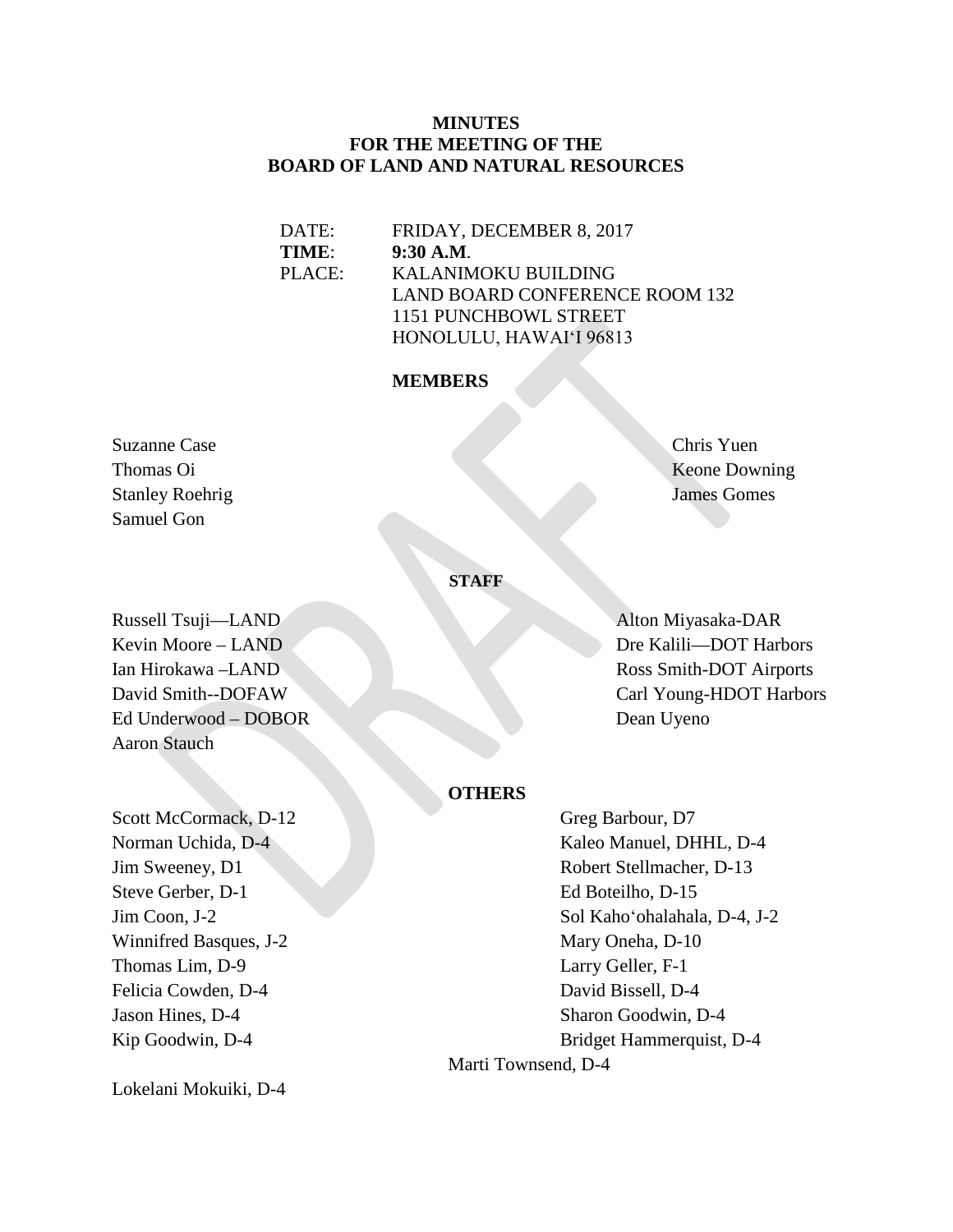#### Annie Frederick, D-4

Yvonne Izu, D-4 Lance Collins, F-2 Jeffrey Lindler, D-4 Ed Olson, D-4 Jeff Clark, D-4

Hope Kallai, D-4 Debbie Lee-Jackson, D-4 Tim Kallai, D-4 Ilene Ketchline, D-4 Larry Geller, F-2 Bobby Grimes, D-15

Chair Case called the meeting to order at 9:40 AM. She announced that items I-1, K-1 and D-8 are withdrawn and will not be heard today.

Case read the standard contested case hearing statement.

#### **MINUTES**

#### May 26, 2017 Minutes

Gon and Gomes recused as they were not in attendance.

Roehrig suggested that on the first page, the word "conveyed" to be changed to "convened." (Note: Changed sentence to read "She read the contested case advisory."

Yuen—re: Lanine or Lane Kaʻaiʻai. Finalize with "Lane."

Motion

#### **Accept the minutes with the proposed changes (Roehrig/Oi). Unanimous.**

#### November 9, 2017 Minutes

Roehrig asked, regarding the Maui water item on page 15, if the vote for 80MGD or 50MGD. He understood that he was voting on 50 MGD.

Yuen noted that he made the original motion, and listened to the tape of the motion. He said that the suggested change in MGD was not stated as an amendment and therefore was not put into the motion.

#### Motion

# **Accept the minutes as submitted (Yuen/Oi). 4 Ayes, 1 No. Roehrig opposed. Motion passed 4-1. (Gomes/Gon recused).**

**Item D-12** Consent to Assign General Lease No. S-6089, Turtle Bay Resort, LLC, Assignor, to BRE Turtle Bay Resort LLC, Assignee, Kahuku, Koʻolaupoko, Oʻahu, Tax Map Keys: (1) 5-7-006:026, 027 & 032.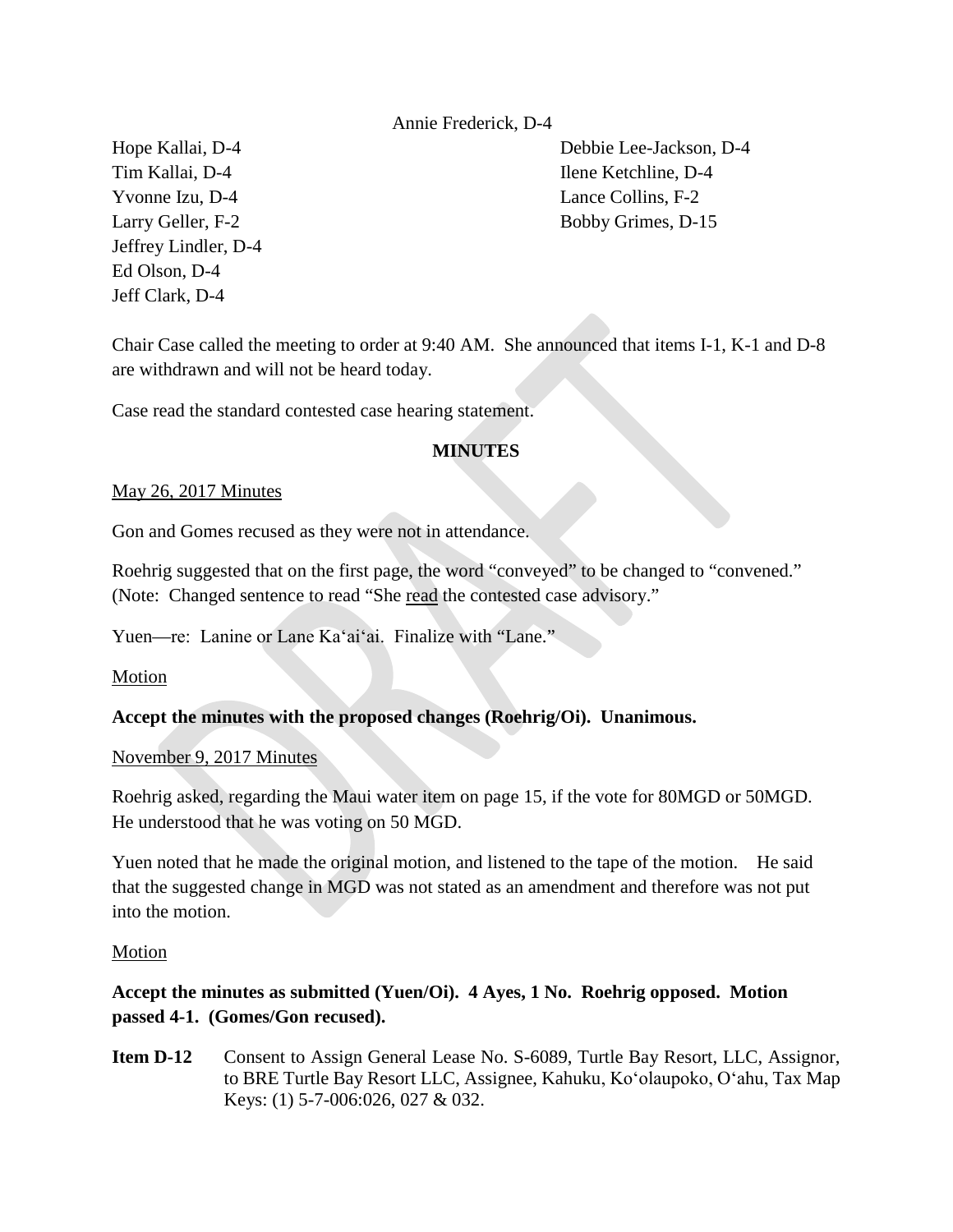Russell Tsuji, Land Division, summarized the submittal. He noted that representatives from the seller and buyer are present. Tsuji gave some background on DLNR's acquisition of a portion of the property and a conservation easement over other parts of the property. What is before the board today is a consent to assign the lease of about 57 acres around Kawela Bay. The lease allows use for recreational business uses. Cost of the lease is \$239,000 with a premium of \$119,500.

#### Board Discussion

Roehrig disclosed that Barry Sullivan, counsel for the buyer in the transaction used to be part of a law firm that he worked in. Roehrig does not believe the relationship will affect his vote. Roehrig did not work on this property and both he and Mr. Sullivan were in different law firms at the time of the sale.

No other board discussion

#### Public Testimony

None

Motion

## **To approve Item D-12 as submitted (Gon/Gomes). Unanimous.**

**Item D-2** Approve and Delegate to Chairperson Authority to Execute Settlement Agreement with Hawaiian Telcom, Inc. Relating to Use of Communications Tower Site on Kauaʻi Under Board Action February 11, 1983, Item F-11; Delegate Authority to Chairperson to Administer the Settlement Agreement, Including to Issue Final Approval of Work Under the Agreement; Terminate Occupancy Under Board's Prior Action February 11, 1983, Item F-11, *Direct Lease Public Utility Purposes*; Approve Issuance of Immediate Construction Right-of-Entry to Hawaiian Telcom, Inc.; Summit Camp, Wailua, Kawaihau, Kauaʻi; Tax Map Key: (4) 4-2-001:002 por.

Russell Tsuji presented to the board on behalf of the Land Division. This item is to approve a settlement agreement that staff negotiated with Hawaiian Telcom regarding lease rent for this parcel. He provided background on the situation. Tsuji noted that staff, the Deputy AG and Hawaiian Telcom staff were available to answer questions. Tsuji noted the difficulty tracking leases when land is transferred from one agency to another.

#### Board Discussion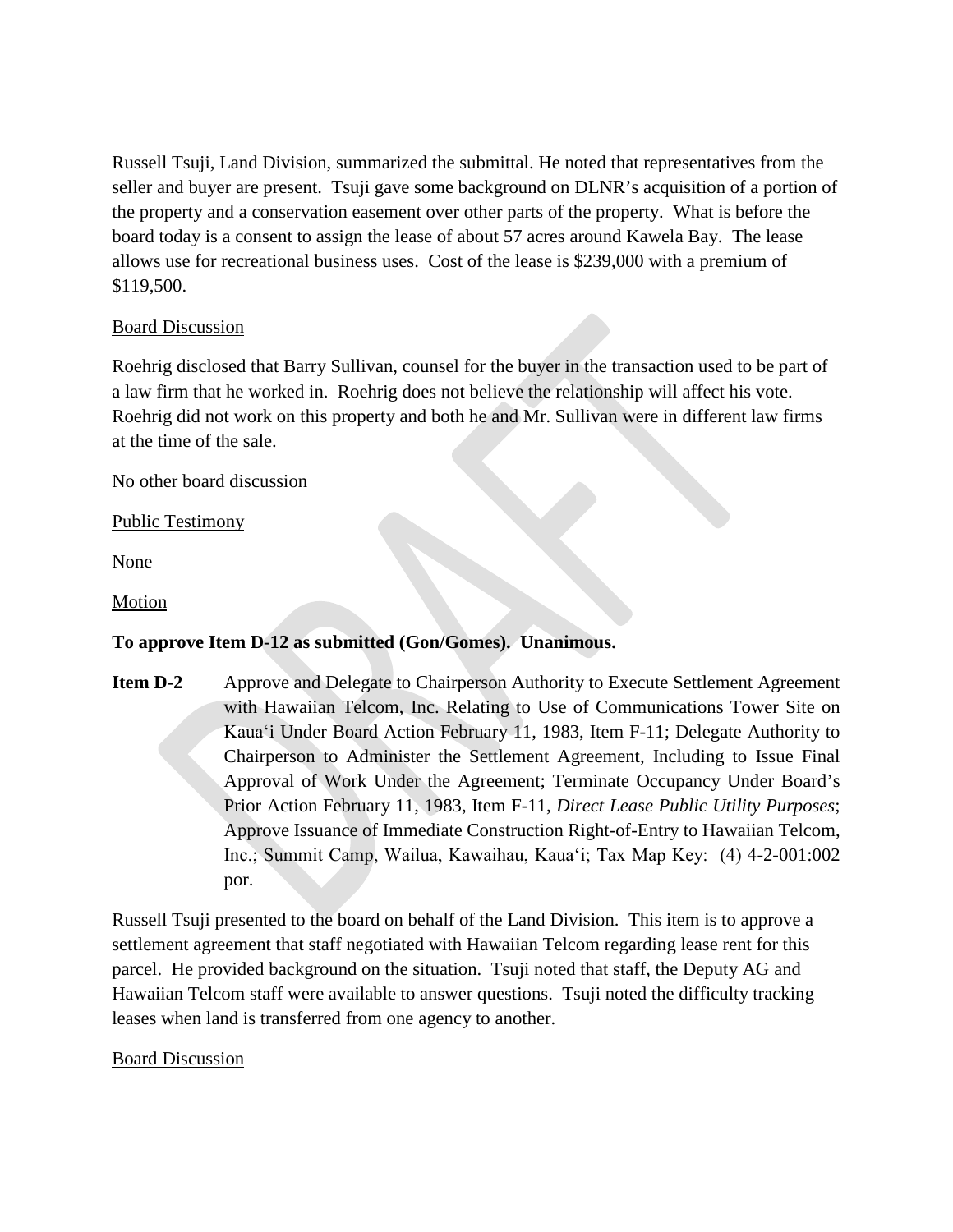Gon noted that his is an area with native vegetation, but none of the conditions address the native vegetation other than replanting for erosion control. He would like to add some conditions to address the native vegetation.

## **Amendment:**

**Consult with DLNR's Division of Forestry and Wildlife and the Kauai Island Invasive Species Council to minimize introduction of invasive species into the subject premises and surrounding Koloa Forest Reserve during an y phase of HTI's work under the Settlement Agreement.** 

#### Public Comment

None

Motion

# **To approve Item D-2 as amended (Oi/Gon). Unanimous.**

**Item D-7** Consent to Assign Sublease K-6 under General Lease No. S-5619, BIG ISLAND ABALONE CORPORATION, Assignor, to KOWA PREMIUM FOODS HAWAII CORPORATION, Assignee, 'O'oma 1<sup>st</sup>, North Kona, Hawai'i, Tax Map Key: (3) 7-3-043:086.

Russel Tsuji presented the staff submittal on behalf of the Land Division. He outlined DLNR's relationship with NELHA, who is asking for a sublease approval. Part of the agreement is for the new tenant to keep as much existing staff as possible. KOWA staff are present to answer questions. Tsuji noted that in the past the Board has questioned why DLNR does not receive any income from these properties. He noted that NELHA uses most of the revenue that they generate for operations.

#### Board Discussion

None

Public testimony

None

Motion

## **To approve Item D-7 as submitted (Yuen/Gomes). Unanimous.**

**Item D-1** After-the-Fact Consent to Merger of Integrated Aquaculture Hawai<sup>'</sup>i, LLC with and into Integrated Aquaculture International, LLC; Consent to 51% Stock Transfer in Sunrise Capital, Inc., Lessee Under General Lease No. S-4946, and Permittee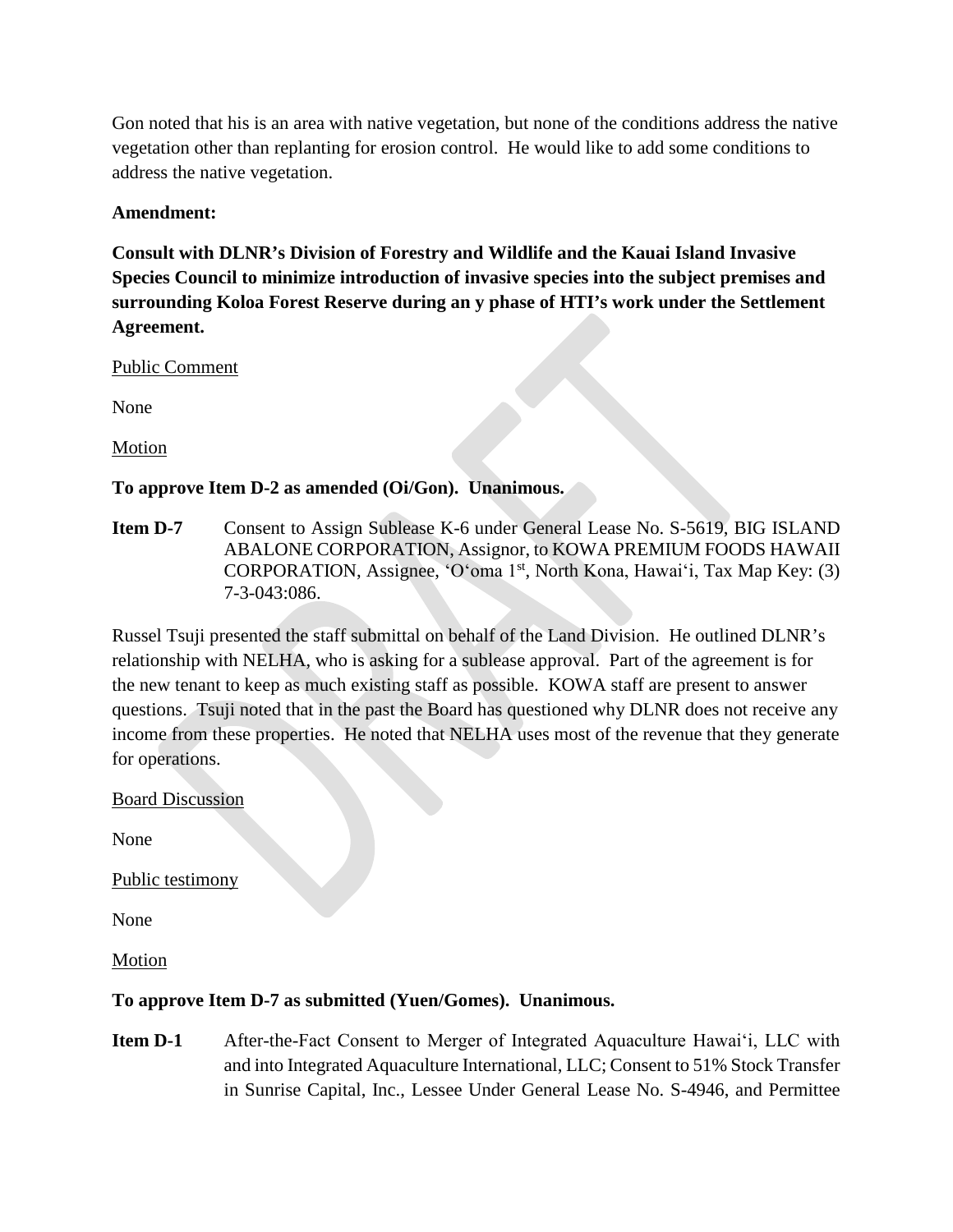under Revocable Permit No. S-7256, from Sunrise Capital, Inc. and Integrated Aquaculture International, LLC (via mesne transfers), Transferors, to Hendrix Genetics USA LLC, Transferee, Hanapēpē, Waimea (Kona), Kauaʻi, Tax Map Keys: (4) 1-9-010:037 (lease) and (4) 1-9-010:034, 035, 038, and 1-9-011:007 (permit).

Kevin Moore presented for the Land Division. This submittal asks for consent for the assignment of a lease to Sunrise Capitol, Inc. Ultimately there is no payment to the state. Calculations are included in the submittal. One of the lessees did a corporate merger last year and did not come before the board. This submittal also takes care of merged corporation, as well. Staff recommendation is to approve.

Steven Gelber and Jim Sweeney said they had nothing to add, support the staff submittal and are available to answer questions.

#### Board Discussion

Oi asked why there is a negative premium when the lessee is a successful business. Moore said that the operations on the state lease is to sell to the local market, but the value of the company is in the brood stock operation, located on non-state land.

#### Public Testimony

None

Motion

## T**o approve Item D-1 as submitted (Oi/Gomes). Unanimous.**

**Item D-4** Holdover of Revocable Permits for Water Use on the Islands of Hawai<sup>'</sup>i and Kauaʻi. See Exhibit 3 for list of Revocable Permits.

RP7340 will be discussed separately.

Ian Hirokawa presented for the Land division. This submittal is for holdovers for revocable permits for water uses on the islands of Hawai'i and Kauaʻi. These RPs are largely for agricultural use, although there is one for power generation on Hawaiʻi Island. He noted that this is largely the same action as last year, so there are no changes. Hirokawa pointed out that Land Division has been talking to applicants to help move the process forward. They will meet with the users in Ka'ū, including DHHL, early next year to help them move their permits forward. They have also worked with DHHL on their beneficiary consultation to develop a water reservation.

Board Discussion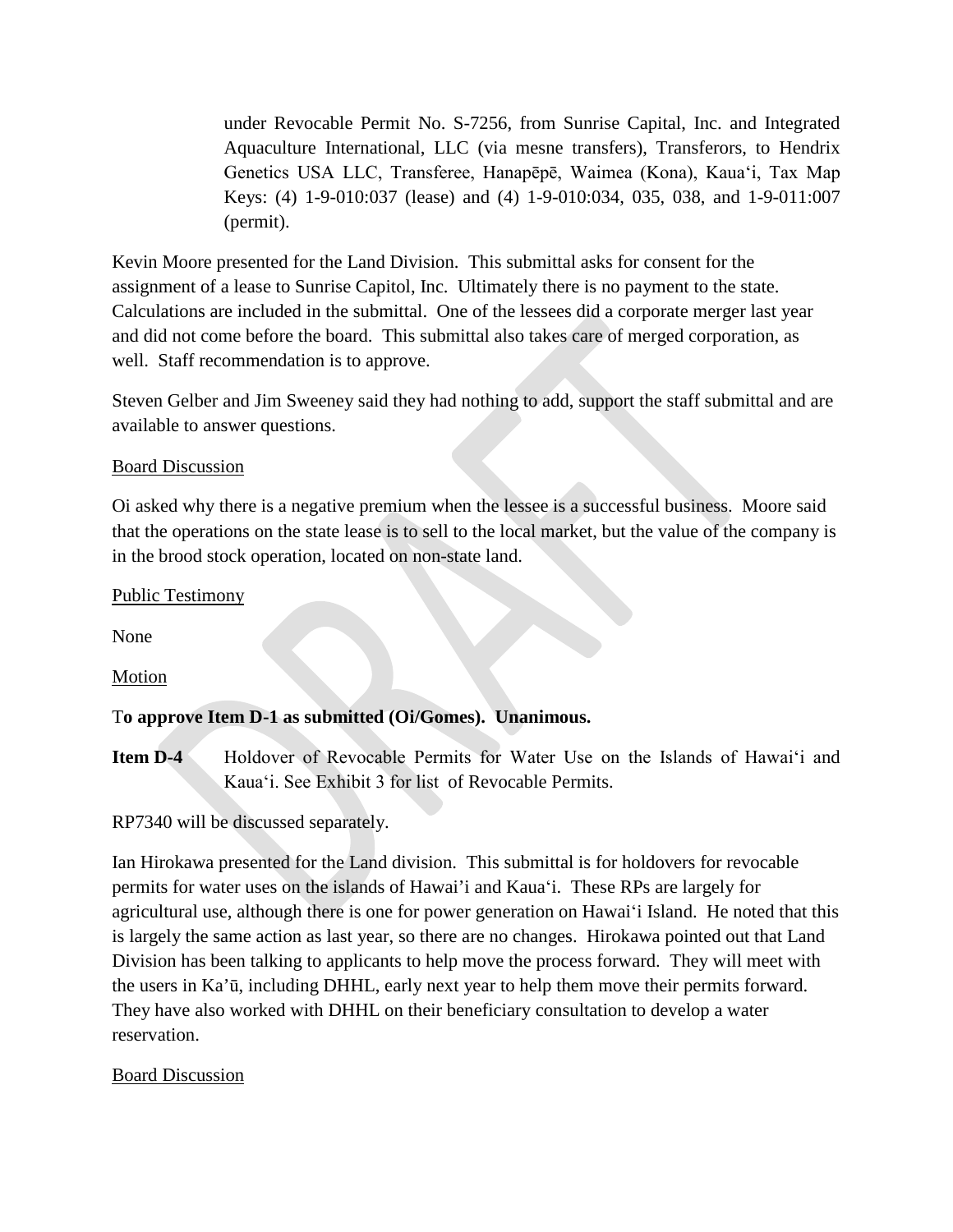Yuen asked about the status of the proposal for ADC to take over the Ka'ū leases. Hirokawa said it is off the table because of concerns raised by OHA. Yuen pointed out that there are a couple of reasons for ADC to be the overall entity to apply for the water use:

1. There are no significant environmental issues, because this water does not feed perennial streams.

2. There is more water available than anyone is using.

3. Many of the permittees are small users and it will be very time consuming and expensive for them to go through the water application process, so it makes more sense for there to be an umbrella applicant.

3. DHHL will not get water unless someone develops it.

Yuen believes that there are only two ways to address the equitable distribution of water in Kaʻū, and that is to either have ADC be the umbrella agency to apply for a water permit and develop and manage the water, or to change the statute. Hirokawa noted that staff is sensitive to the issue and is working on ways to balance the needs of various users.

Tsuji said that Land Division understands the concern. He also provided some background on the legislation. Yuen noted that there was substantial and consistent opposition to the bill, so the legislation is what it is. However, his concern is how will these people have water to farm if they cannot meet the requirements by next year, which is when the bill sunsets. He feels the DLNR needs to find a solution for small farmers if we want sustainable agriculture in Hawaiʻi.

Roehrig noted that the Board had the same discussion a year ago. He agrees with Chris. ADC should be the focal point. Suggested having the board vote to have CWRM look at designating a water management area or to send it to ADC. There is big potential for agricultural development on Hawaiʻi Island, but they need to have a reliable source of water. Would like to move forward on this today.

Case noted that it is the applicants' responsibility to meet the requirements because they are applying for water use. Roehrig believes it is the responsibility of the board to address the situation for small farmers.

Case noted that she agrees this is a problem, and the problem was noted when the legislation was passed. However, she wants to make clear that it is not the fault of the staff that there is not much motion. Yuen agreed and believes the statute needs to be reviewed.

Tsuji gave some background on DLNR's transfer of lands with water to ADC, including ADC's reasons for rejecting certain lands. AG Chow noted that water management areas can be designated for both ground and surface water. However, certain criteria must be met, one of which is that there is insufficient water for all uses. That does not appear to be the case here.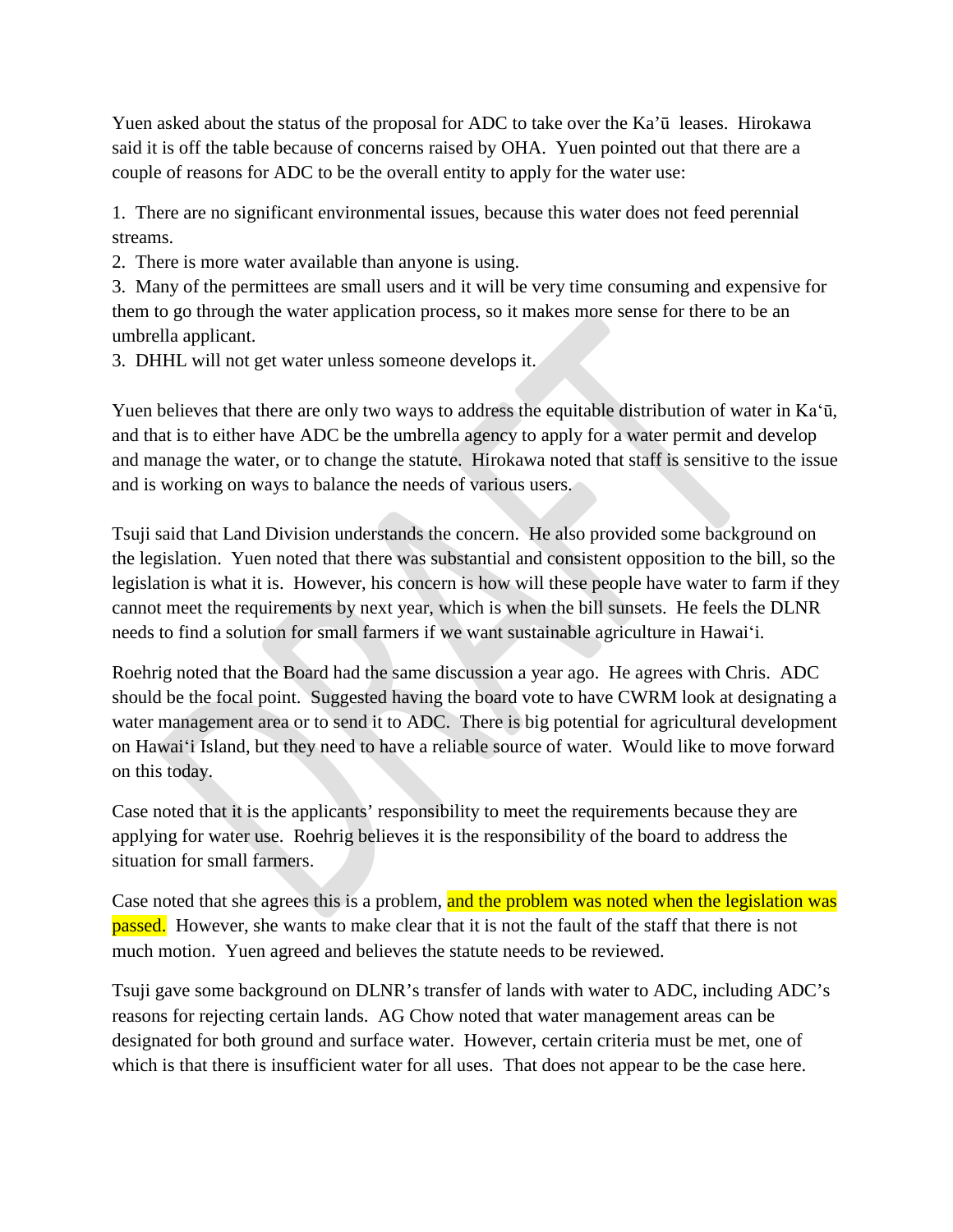Oi asked if ADC will take over the East Kauai Water Use Cooperative (EKWUC) lands. Hirokawa noted that ADC did not want to take over the lands until the dam safety issues are addressed. Oi noted that there is difficulty filling the reservoirs to provide water to people in Wailua and Kapaʻa. EKWUC charges people to use the water. He noted that they try to provide water to all the farmers along their lines but they are struggling with maintenance issues. For example, vegetation control and debris removal are all under EKWUC. Oi noted that gentlemen farmers who use the water for landscaping do not maintain their water lines, so the farmers below them often do not get enough water. He believes that EKWUC water should not be used for landscaping.

## Public Testimony

*James Manaku*—Believes that the water is DLNR's responsibility, rather than ADC. Water should be used for agriculture. Noted that water is disappearing. The streams are drying up. What will happen to future generations. Don't give the water to another agency and don't let it go to waste.

*Kaleo Manuel, Planning Program Manager,DHHL*. Friendly amendment. Omit recommendation 1, because DHHL does not believe that the submittal is consistent with the Public Trust document. When asked, he noted that DHHL does not have written testimony because they were not afforded an opportunity review the submittal prior to the board meeting.

Manuel on behalf of DHHL believes that the submittal does not address the following requirements of HRS 171-58:

- Public trust doctrine, including the effect of the Board's action on Native Hawaiians  $(\S(c)(1))$ .
- DHHL was not notified of DLNR's "intent to execute any new lease, or to renew any existing lease of water rights," nor are homestead uses discussed in the submittal. (§171- 58 (g))
- Discussion of the reservation of water rights for DHHL (§ 171-58 (g)).
- Evaluation of whether there is sufficient water for all users  $(\S171-58 \text{ (g)}).$

DHHL also believes that the point of the statute is to evaluate whether there is sufficient water for present and future needs, which DHHL does not believe has been done.

DHHL continues to have concerns about a transfer of water leases to ADC. Manuel pointed out that their main concern is that ADC would not be able to meet the responsibilities of the state under HRS 171-58 because their mission is geared toward agriculture, rather than protection of the public trust. DHHL is willing to work through the issues.

Roehrig asked if there should be three different systems in different geographic areas.

Manuel noted that DHHL has needs for water but does not have a water reservation in Kaʻū.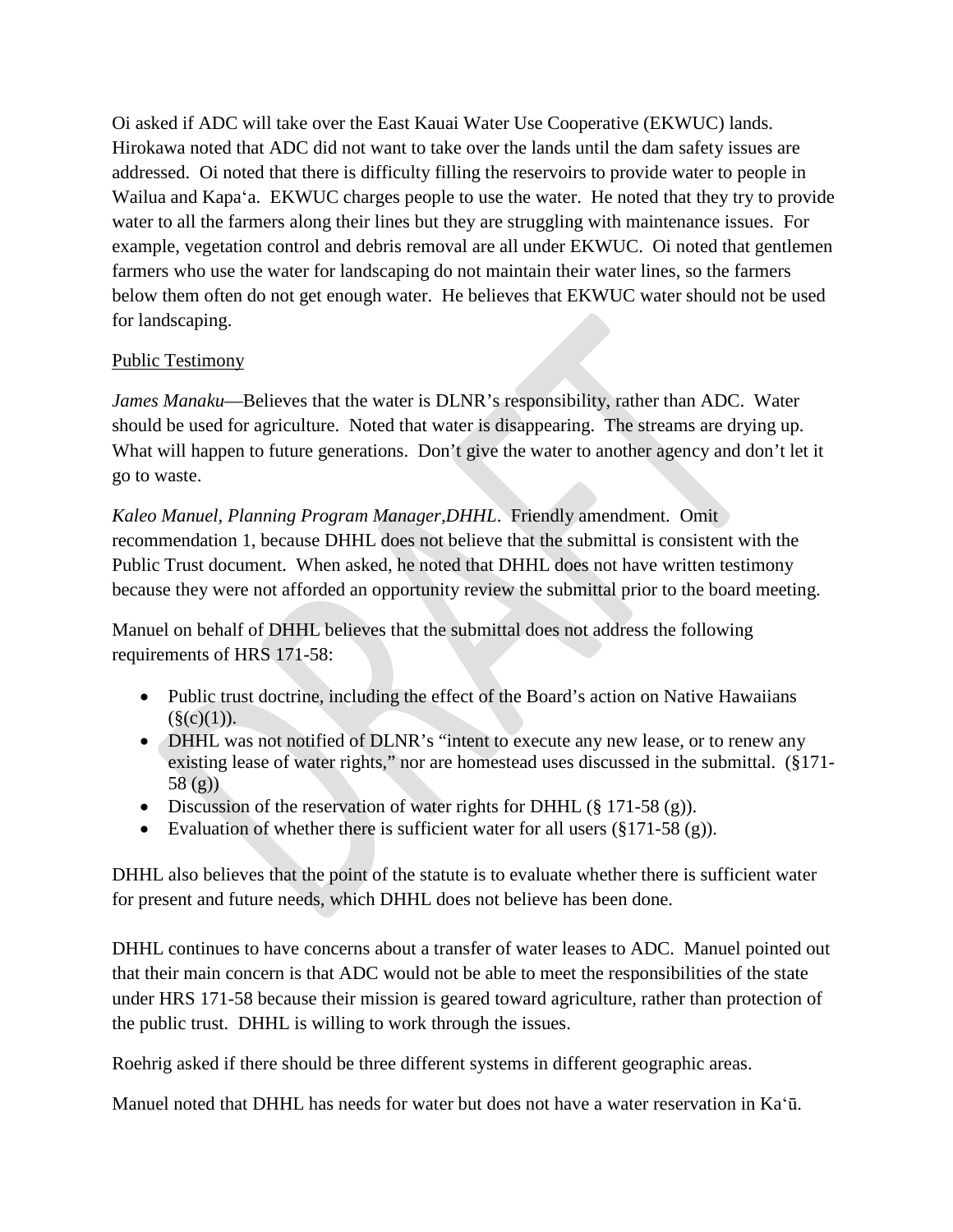Manuel noted that they have been working with BWS, who manages the system. DWS says there isn't enough capacity on the system, so they are requiring DHHL to dig a new well, which DHHL does not think they should have to do. Therefore, they have been working with Land Division staff to identify the users of the  $24 \text{ MG}$  per year to see if they can take some of that water. They have been looking for practical solutions while protecting DHHL's rights. Users at the top of the system are getting water, while DHHL users, who are public trust users, but at the bottom of the system, are not getting access to the water. Yuen asked if DLNR permittees are tapping into DWS system. Manuel said that is correct, especially in two areas. Case clarified that the issue is delivery, not availability? Manuel said he wasn't sure, although DHHL thinks that there is enough water in the system. However, DWS says there is not enough source and are requiring DHHL to develop a new source.

Yuen asked if DHHL has concerns about other areas in Kaʻū?

DHHL does not have specific concern, but they have an overall concern regarding the valuation of water. DHHL is entitled to 30% of the revenue from water leases. They do not believe DLNR fairly values the use of water for private purposes. What is the return for the private uses of water vs Public Trust uses. This is complicated. One option is to use the cost of developing a watershed plan to value the water. DHHL is willing to work with all the applicants and the Land staff to develop a fair plan that recognizes DHHLs water rights.

Manuel agreed that who controls the water needs to be clarified and formalized. Is it DWS or CWRM or someone else? DHHL also needs clarification on how to get water downhill to the Hawaiian homes beneficiaries.

*Jeff Clark, Chief Financial Officer for the Olson Trust Property* in the Wood Valley area. Draws water from the Nogouchi tunnel and transports it downhill. Feeds over 30 farms. He has spoken to other downhill farmers that would like more water, but that would require additional infrastructure investment. Olson Trust would like assurances that they will have access to the water to justify the infrastructure investment. They also have a hydro-electric plant.

*Mr.Ed Olson*, of the Olson Trust reiterated that they would like a long- term lease to justify their investment. Olson stated that they have invested \$2 million in the water system to make water available despite not having any long-term rights.

Yuen pointed out that this system has nothing to do with Hawaiian Homes, as it is about 15 miles away.

There was a discussion of what steps the Olson Trust needed to go through to get their water lease. They were directed to talk to Land Division staff.

Roehrig noted that the Olson trust is the main land owner in Wood Valley, Hilea and Kalaiki up to the forest reserve, so they are DLNR natural partners in developing the water in this area.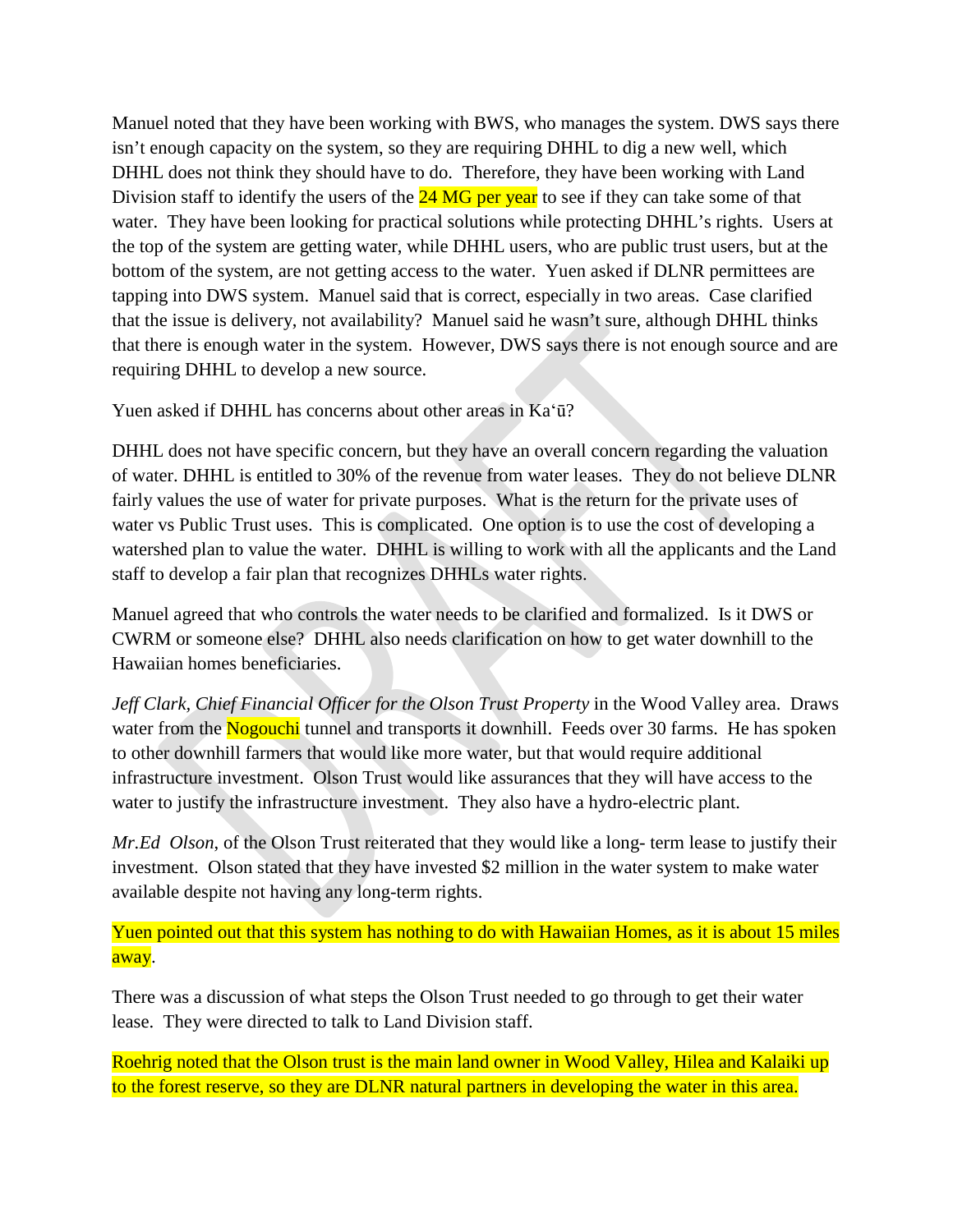*Sol Kaho'ohalahala*, DHHL Beneficiary on the island of Lanai. Supports testimony of Kaleo Manuel of DHHL. We are in times that require prudent and innovative thinking about water. Noted that these areas are known to Hawaiians some of the most productive farming lands, so use the traditional knowledge of Hawaiians when developing water in this area.

# Motion

# **Yuen moved to approve the staff submittal with the following amendments for Kaʻū (excludes 7340):**

1. Direct staff to work with RP holders to pursue long term leases, especially to look at the possibility of exempting RP holders from Chapter 343 requirements as appropriate and to pursue using existing the Kaʻū Forest Reserve Management Plan, as appropriate, to meet the requirements of HRS 171-58 as amended by Act 126 Session laws of Hawaii 216.

Yuen said he wasn't making any recommendation on ADC involvement in Ka'ū because it seemed like the Olson Trust was making major investments, and it might not be best to have the systems under one umbrella because the users in different areas would only be interested in maintaining their own systems.

Gomes asked about DHHL's suggestion to remove recommendation 1. Yuen thinks that we are fulfilling public trust responsibilities. Gon agrees. Cannot have reservations to the Hawaiian homelands until infrastructure exists. They believe that the Public Trust document is being fulfilled, albeit imperfectly.

## Roehrig wanted to add refinements to Yuen's amendments:

1) To the staff to divide their efforts between Waiohinu issues and the Olson Trust issues. He noted that the Olson's are a substantial land owner in Ka'ū. These issues should be addressed separately. He agreed with condition one, but wanted to add a condition 2:

2. Direct staff to work with DHHL and BWS to define jurisdiction over the Waiohinu Water, and to separate the county water allocation from the DLNR waters so that an adequate amount of water can be made available to that DHHL for its tenants.

Roehrig noted that he represented Hawaiians against sugar. At some point, much of that land went to the Olson Trust. Litigation terminated in late 90's. Has released clients from Kaʻū area. Feels he can vote and be fair.

Oi would like to expand the Chapter 343 exemptions and watershed management plans statewide.

## **Gon seconded the motion with the revision suggested by Oi and Roehrig. Unanimous**

**Amendments:**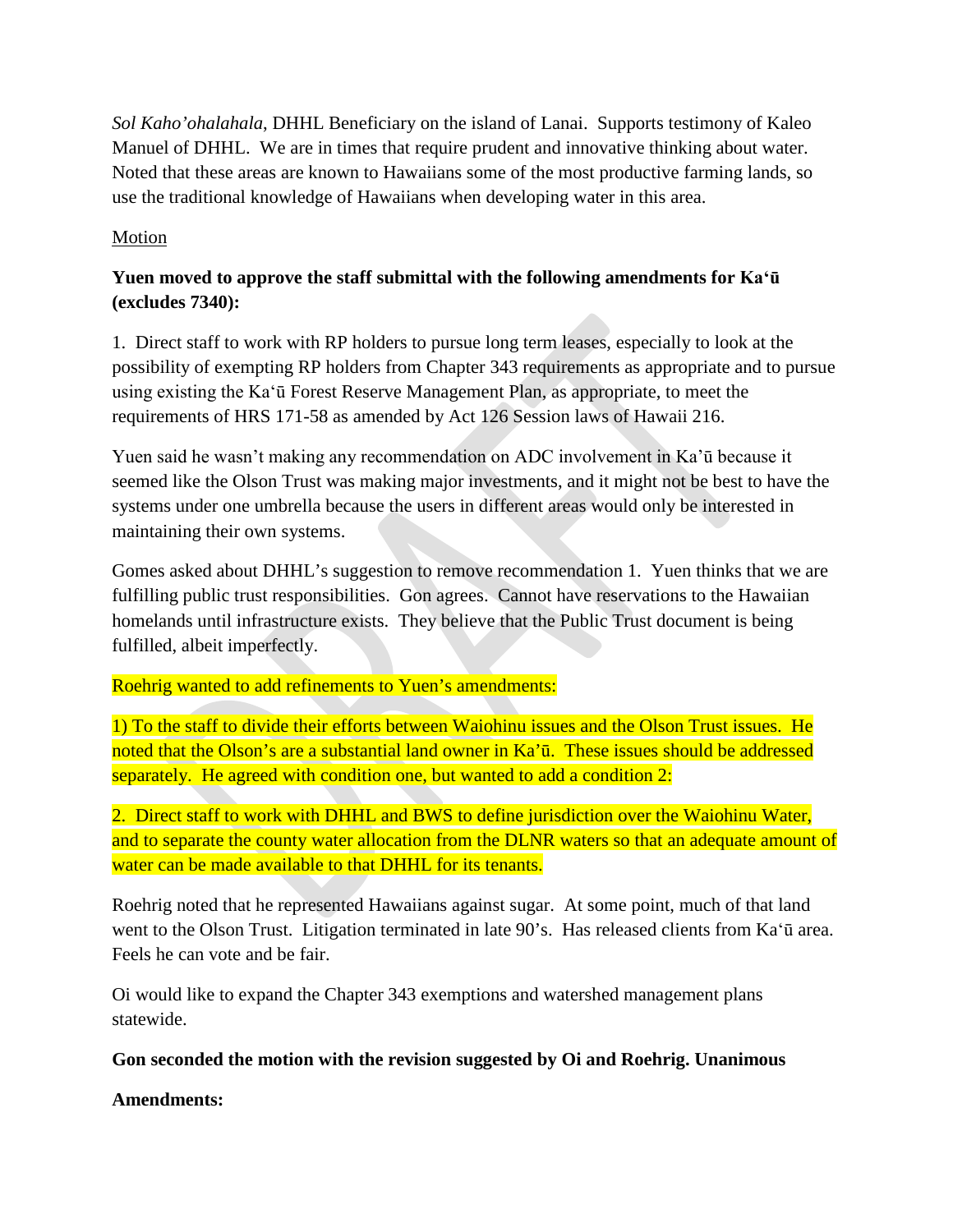- **A. For those water RPs statewide that do not affect perennial streams, taro farmers or endangered flora or fauna, Department staff shall explore working with permittees statewide to clarify lease requirements in HRS Section 171-58 in regards to compliance with Chapter 343, HRS, and the development of a watershed management plan, specifically whether certain leases may be exempted from an EA/EIS and whether existing watershed management plans are sufficient to meet the requirement of the statute.**
- **B. With regard to Kaʻū (Waiohinu), Department staff shall work with DHHL and the County of Hawaii Department of Water to explore releasing and separating the part of the water spring source that is the county water system, and determine whether there is any part over which DLNR may issue water leases to DHHL beneficiaries.**
- **Item J-2.** Continuation of A Revocable Permit to Coon Brothers, Inc., a Hawai'i Corporation, for the Non-Exclusive Use of a Loading Dock and Submerged Lands at The Manele Small Boat Harbor (MSBH), Manele, County of Maui, Island of Lānaʻi, Tax Map Key No. (2) 4-9-017: Por. 006.

Ed Underwood presented for the Boating Division.

Jim Coon and his attorney Lisa Bail addressed the board and noted they are available for questions.

## Board Discussion

In response to Downing's question regarding any other fees the Coon Brothers may pay, Chow confirmed that there is a statutory mooring fee of 3% of gross revenue for commercial vessels. The \$1,000/per month is for use of the specific dock.

## Public Testimony

Sol Kahoʻohalahala testified in support of the applicant. He noted that the Coons have provided job opportunities for generations of Lanaʻi residents, his family included. He supports their continued use of the dock so that they can continue to support the Lanaʻi community for more generations.

Winifred Basques testified in support of the Coons.

# **Motion**

**To approve Item J-2 as submitted (Gon/Gomes). Unanimous.**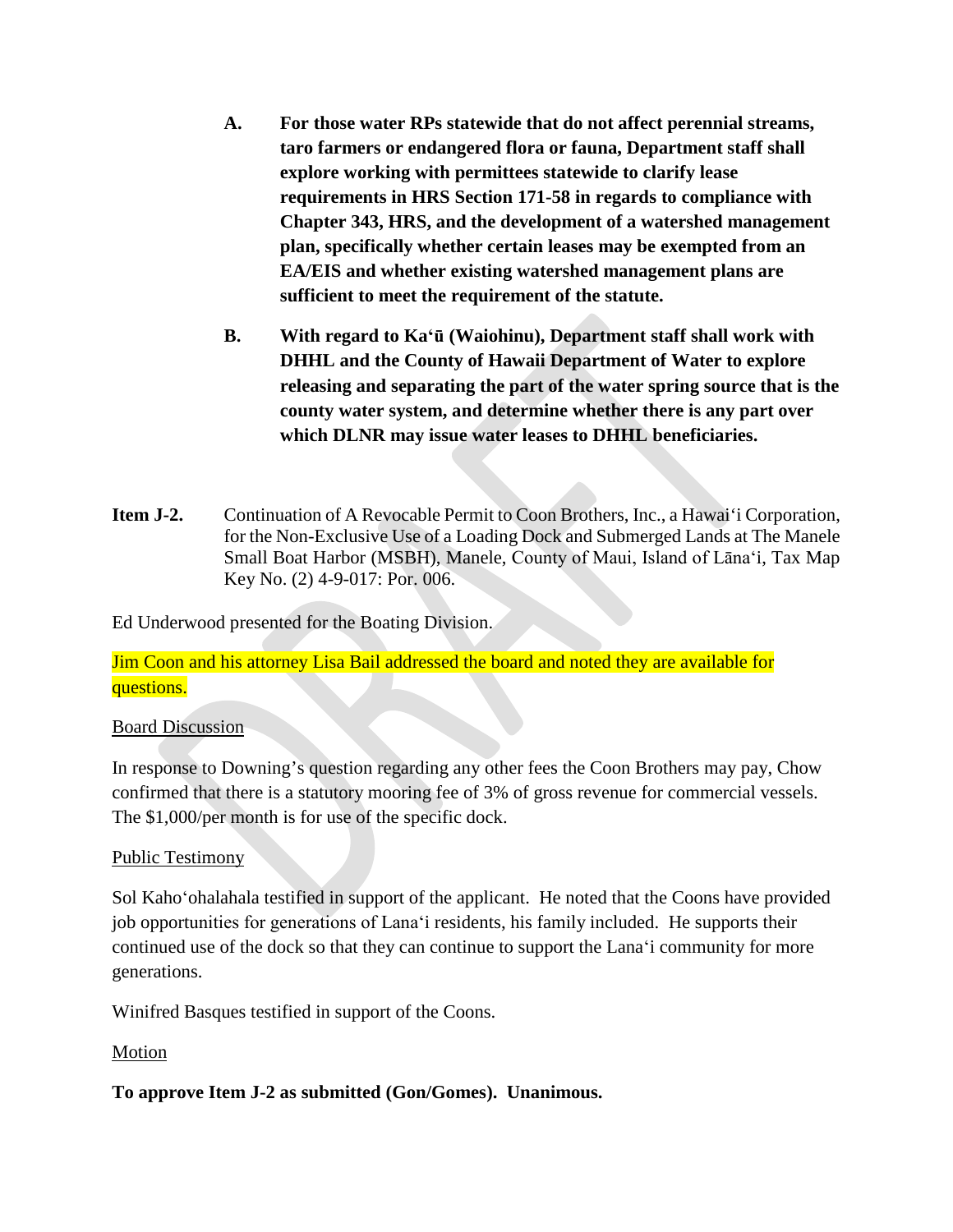Gomes made a statement in support of Mr. Coons and his operation.

**Item D-13** Issuance of Right-of-Entry Permit to Hawaiian Electric Company, Inc. on Lands Encumbered by Executive Order No. 1913 dated July 25, 1960 for Wahiawa Intermediate School Site, Waiʻanae-Uka, Wahiawā Oʻahu*,* Tax Map Key: (1) 7-6- 001:003.

Kevin Moore presented for Land Division. This submittal is to allow HECO to use a part of Wahiawa Intermediate School as a helicopter landing area to make repairs to their line.

Board Discussion

None

Public Comment

None

Motion

**To approve item D-13 as submitted (Oi/Gomes). Unanimous.** 

**Item D-9** Amend Prior Board Action of February 23, 2007, item D-6, As Amended: *Issuance of a Direct Lease to the University of Hawaiʻi, College of Tropical Agriculture and Human Resources, Fee Simple Conveyance of State Land to the Department of Hawaiian Home Lands and Amend Prior Board Action of September 25, 1998 (Agenda Item D-17), and May 9, 1997 (Agenda Item D-26), Koʻolaupoko, Waimānalo, Oʻahu, Tax Map Key: (1) 4 -1-008:005, 79 and 80, and (1) 4-1-26: 004.*

> The purpose of the amendment is to seek Board approval to authorize the issuance of a management right of entry permit to University of Hawaiʻi (UH) pending the issuance of a direct Lease for parcels of land at Koʻolaupoko, Waimānalo, Oʻahu, Tax Map Key: (1) 4 -1-08:005, 080 (por.), and (1) 4-026:004.

Kevin Moore presented for the Land Division. The Land Division would like to transfer management authority for the land to UH while an EIS is on-going.

Board Discussion

None

Public Testimony

Thomas Lim, CETAR, noted that this is subject to the UH Board of Regents also approving.

Motion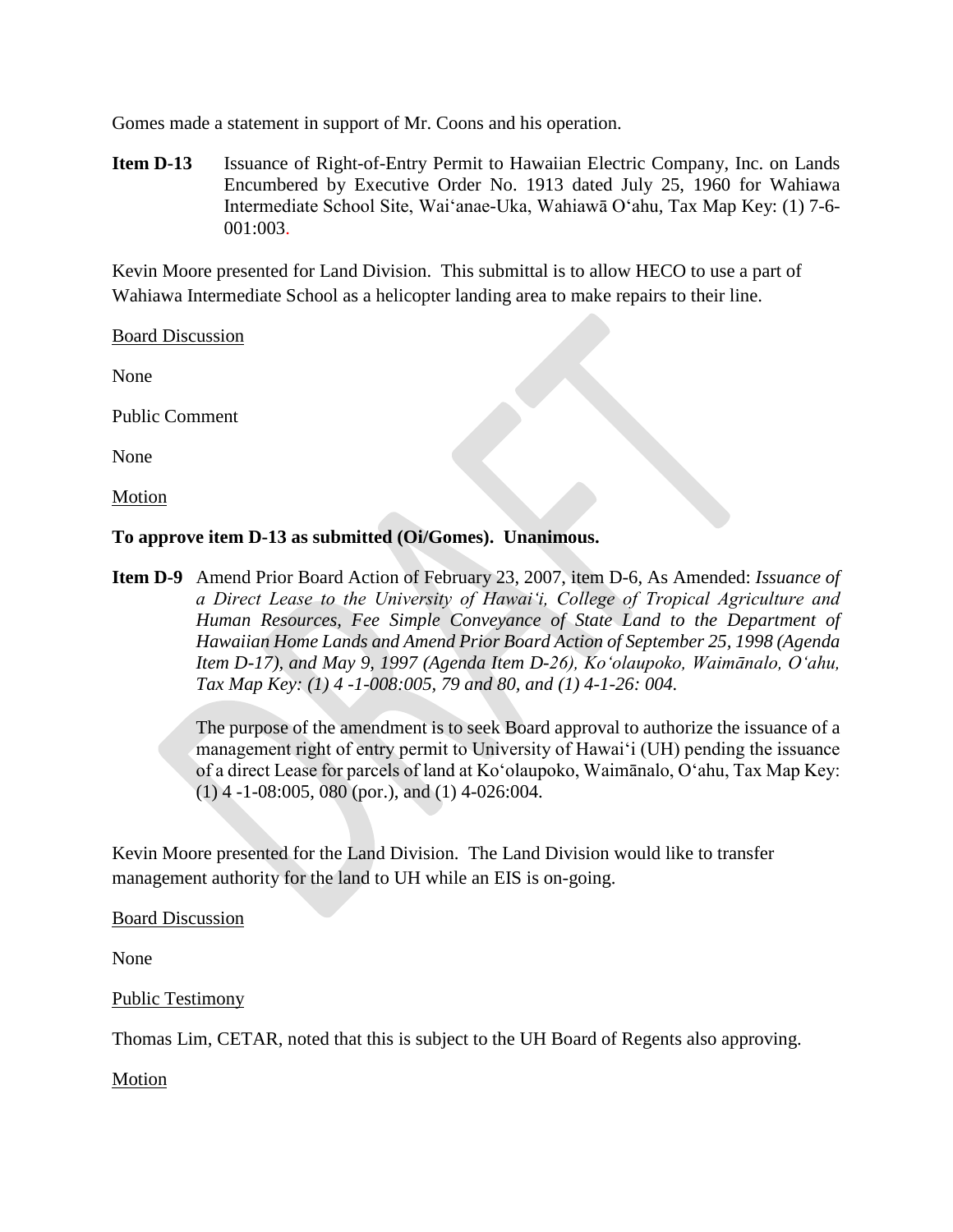# **To approve Item D-9 as submitted (Gon/Gomes). Unanimous.**

# **Item D-4 Holdover of Revocable Permits for Water Use on the Islands of Hawaiʻi and Kauaʻi. See Exhibit 3 for list of Revocable Permits.**

## **RP7340**

Ian Hirokawa presented for the land Division. RP7340 is for the Blue Hole diversion to support two (2) hydroelectric plants. Water goes from the north fork of the Wailua river to South fork of the Wailua River. The Division received much testimony in opposition because the use of the water has left parts of the stream dry. Staff notes that the hold over is to allow for completion of the IIFS from CRWM, and to allow the applicant to do Chapter 343 compliance. Staff recommends continuance of the hold-over to allow these things to happen.

Dean Uyeno and Aaron Stauch from CWRM discussed developing interim instream flow standards. Typically, they would look at the whole watershed area, which is happening. However, they are moving forward with IIFS in parallel, because it's a priority. The Study is limited to a specific area of the north fork around the diversion. They will assess all protected water uses in the area, and then make a recommendation on the IIFS. CWRM has been collecting data for the IIFS for over a year and should have a draft ready in 3-4 months. Then there will be time for public comments, then it goes to the water commission. Yuen clarified that CWRM had set Instream Flow standards in the 80's, but they are now doing a new study.

Case clarified how the system operates. She noted that this is considered a 100% Diversion for a portion of the north fork, because the water is returned to the South Fork. Staff noted that the area from the diversion to the confluence of the north and south fork is dry. It's less than a mile. Staff also noted that water at the site of the vandalism is dependent on the flow of the stream.

Because Grove Farm may be a beneficiary of this water, Case noted that her cousin owns Grove Farm. However, she has no interaction with Grove Farm.

There was a discussion on the biology of Newcombe's snail. Critical habitat for the Newcombe Snail is above the diversion (at Blue Hole). CWRM staff noted that UFWS are responsible for a more thorough investigation of the snail's habitat.

Oi questioned whether was it possible to set instream flow standards for streams that had been diverted for decades. Stauch noted that they are only looking at two diversions (716 and 713). The study only looks at the 9 required uses of water, although they are trying to get information from the agricultural users. Uyeno pointed out that the status of other diversions will also be included in the report. The Kapakahi Ditch, which is still in use, will not be considered in the report.

## Public Testimony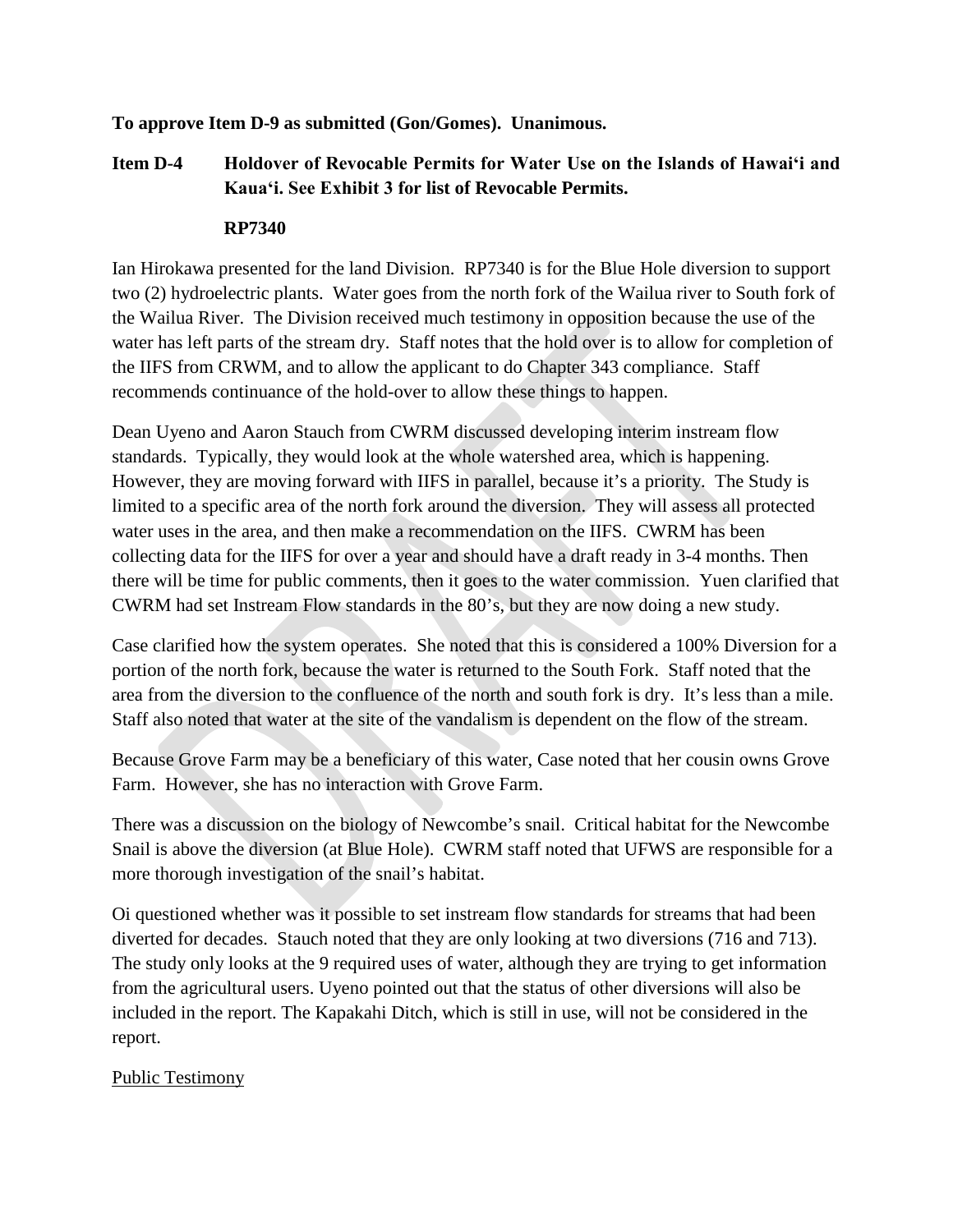## **KIUC**

*David Bissell*, KIUC CEO and *Jason Hines*, Jewel Group, Hydrologist. KIUC submitted written testimony. Bissell noted that this source of water is important to KIUC. The diversion has been producing energy for about 100 years. He doesn't believe that the stream is dry because since the vandalism, the stream does have water. He said the vandalism has only a minor impact on KIUC's use. Roehrig noted that CWRM staff testified that the stream is still dry.

Bissell testified that the hydro-electric powerhouses produce about one (1) megawatt of energy, which is enough to supply about 2% of the island's electric needs. However, hydro power is their lowest cost source of energy, so it's important to their renewable portfolio. *Felicia Cowden*—handed out copies of written testimony. Said that the real issue is that Grove Farm is not being held accountable for the water that it takes from this diversion. On low flow days, the water goes to the Waita Reservoir, which potentially provides capacity to develop the Puhi area, all Grove Farm lands. Grove Farm makes about \$2M year for transmitting water to the county, but because of the diversions, DHHL does not have water, because there is no transmittal mechanism. She suggested one possible solution is to return 50% of water to all 5 streams being diverted in the area.

Roehrig asked the AG if the state is entitled to income from the transmission of water? Chow said "no" because they are selling the cost of transmission, rather than selling the water. AG has not put out a written opinion on this matter.

Case pointed out that Cowden was talking about a much bigger issue if additional waters were feeding the same line. She asked board members to limit their questions to the hydroelectric diversions.

*Bridget Hammerquist* noted that this is not limited to two diversions. She said that the dry stream is the current condition because the damage from the vandalism was repaired, so most of the water is still being diverted. She suggested the Board do a site visit. Noted that Kiai Wai o Waiʻaleʻale was formed to protect and preserve the waterfall from Waiʻaleʻale. Water from five (5) streams in the Waiʻaleʻale watershed are all being diverted for hydro power (Waiʻaleʻale, Waikoko, ʻIliʻiliʻula, Waiaka, Wailea). If there was a watershed management plan in place the Board could see that they were all involved. After the water is diverted it goes to the South Fork of the Wailua River, and then there is a 100% diversion into the Hanamaulu Ditch and then to the Kapaia Reservoir. The upper and lower Līhuʻe Ditches then also go to Kapaia Reservoir, but some of it gets treated by Grove Farm and sent to County. County has about 800,000 gallons in reservoirs She noted that the authorized use of water is supposed to issue subsequent to EIS, CDUP and a permit. It is unfair to only recognize two (2) diversions when 6 streams are being diverted

Hammerquist noted that at the October 26 Kauai County Council meeting, Curt Saiki described the uses for the Grove Farm Water. He admitted that they told DHHL that there was not enough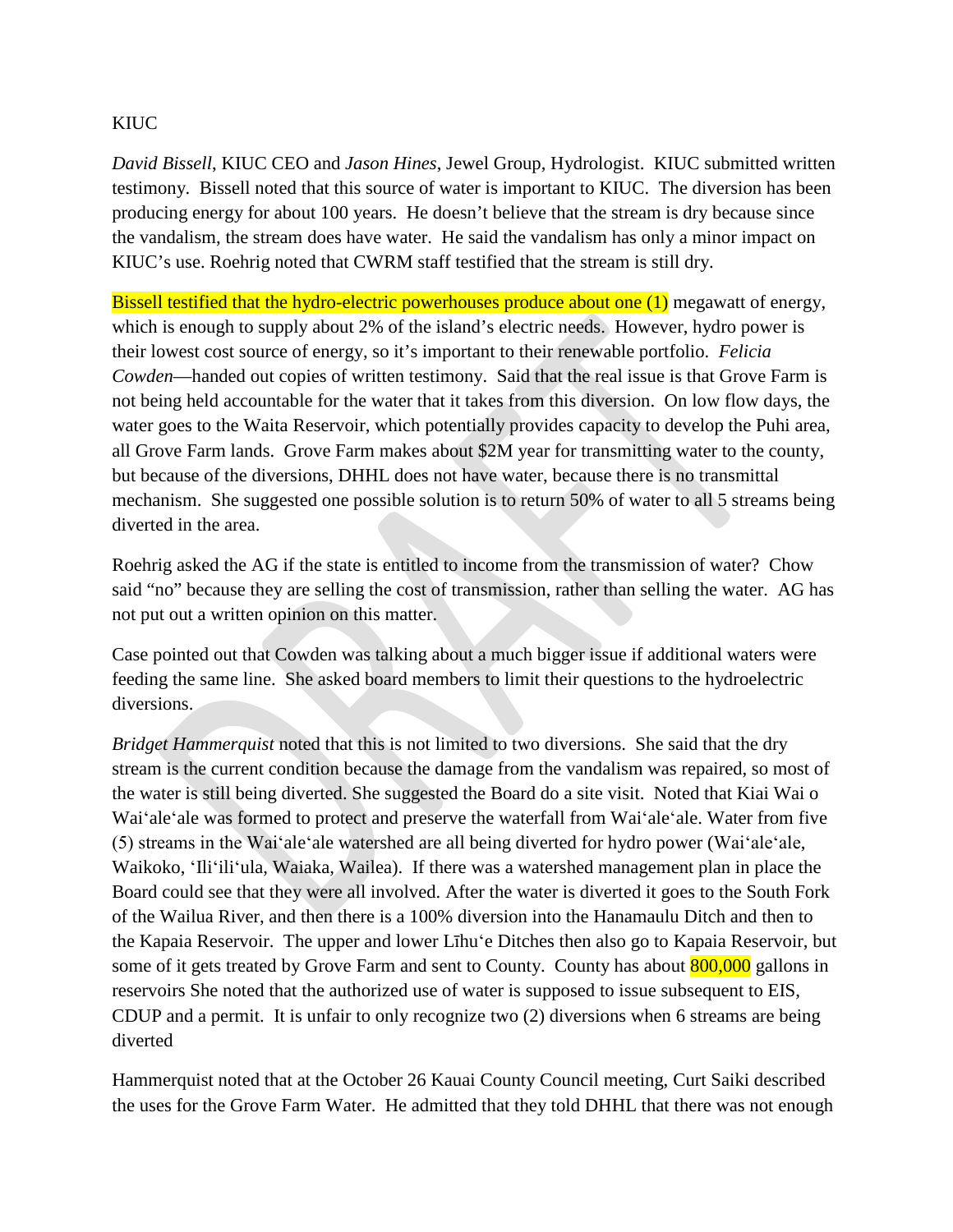water for their use because DHHL is beyond their service area. However, the County amended its policy to serve a new development beyond their services area, but failed to notify or serve DHHL.

Proposed Solution:

Restore 7 MGD to stream so that DHHL could get water.

Hammerquist noted that the elevation of the diversion is 1,106 fasl, which means that the mauka service of the dam is above the critical habitat. She also indicated the DHHL lands in question are on the Līhuʻe side of the Wailua River, causing Yuen to ask how reducing the diversion would help supply water to DHHL lands.

Oi disclosed that his company does major work for Grove Farm.

Hammerquist noted that Grove Farm might not be aware that they may be in violation for their use of water. Roehrig noted that the state has a trust responsibility to be fair about the distribution of water, and to collect income from people charging for the water.

Lunch

Meeting resumed at 1:55.

*Sharon Goodwin* from Wailua Homesteads, Kauai. Testified that she is concerned about the Waiʻaleʻale Diversions for KIUC. Wants KIUC to do a watershed management study, CDUP, and habitat conservation plan. Testified to the deleterious effects of the dry stream area on native flora and fauna and on Hawaiian traditional practices. Showed pictures.

*Kip Goodwin* on behalf of the Kauai Group of the Kauai Chapter of the Sierra Club. KIUC diverts 100% of the base water flow of the Wailua Stream as well as other streams. Testified as to the deleterious effects of the diversions on native flora and fauna. Requested that KIUC be held to the requirements of Act 126, and all other laws. Request that the board immediately restore and maintain stream flow.

*Marti Townsend*, Sierra Club. Testified that the Sierra Club is supportive of the Kauai Group. Also noted that Sierra Club has concerns about RP's overall. Challenged Mr. Bissell's testimony that hydroelectric is the least costly form of energy when they haven't measured the cost to the environment. Argued that the RP should only be issued after an EIS has been completed. Asked the Board to immediately restore 7 MGD for DHHL use.

*Lokelani Mokuiki* is from a line of taro farmers who traditionally cultivated loʻi in the valleys of the Napali Coast and Hāʻena. She testified as to the difficulty of accessing State Park lands to visit family lands that are now located in the Parks. She asked the board to protect traditional rights to use water from Mauka to Makai and for denial of the RP. She also showed a photo of the dry area of the stream.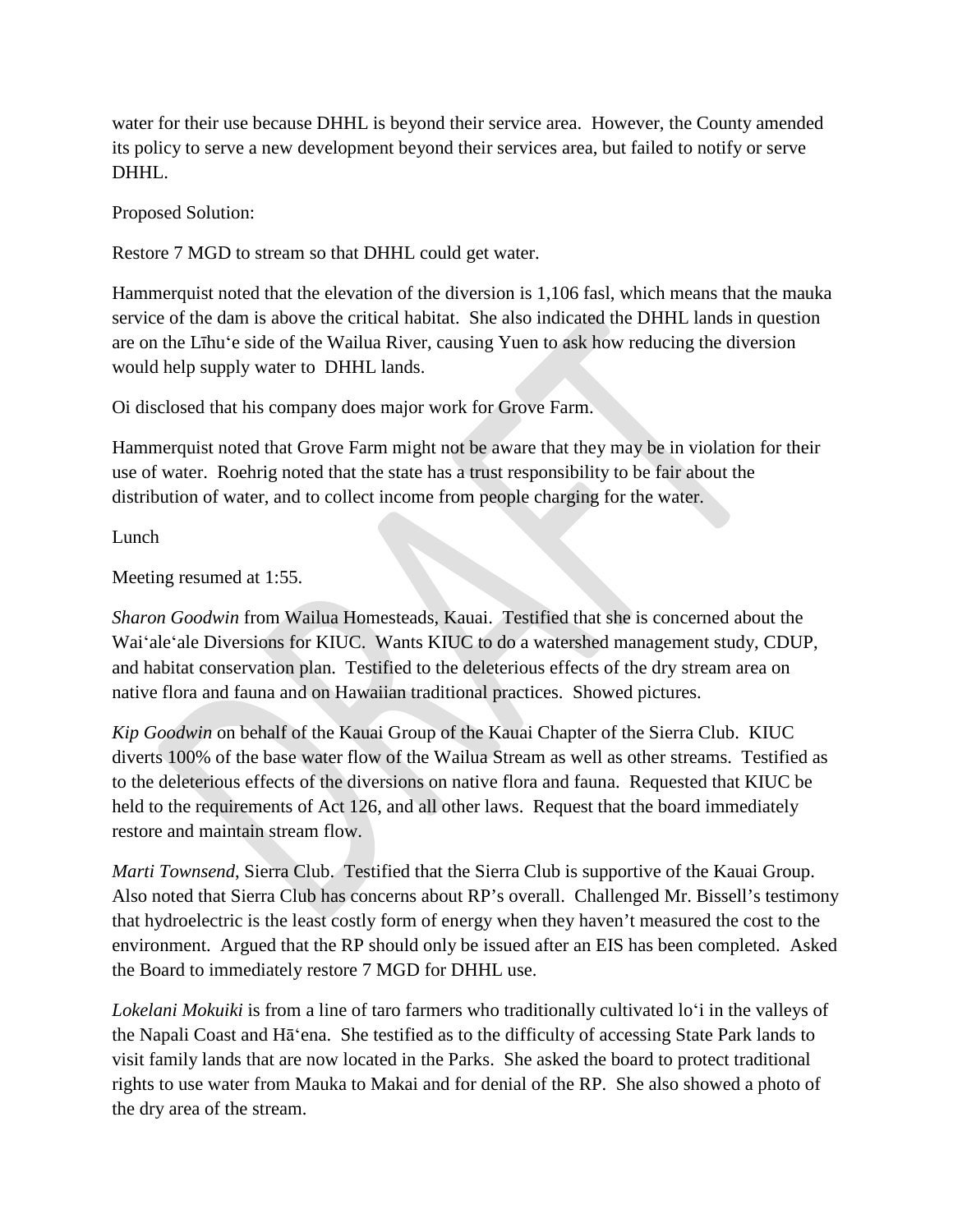*Hope Kallai* on behalf of the Pupu Wailani (Newcombe Snail) asked for 7MGD, the amount of the DHHL reservation, to be restored on Monday. This water should remain in the stream until DHHL needs it. She requested that the RP be held until KIUC is compliant with all requirements. Showed a power point with pictures of blue hole and the diversion and pointed out that the blue hole area is used for hunting, traditional practices and recreation. She doesn't believe 100% of the base flow was always diverted.

Yuen asked about the tie in to the Department of Hawaiian Homes. If the Hawaiian Homes development is on the south side of the Wailua River, how does keeping water in the North Fork help Hawaiian Homelands? Kallai said that the Stable Storm ditch intersects the North Fork of the Wailua River, and it can re-water the ag lands between the two forks of the Wailua River. Kallai presented a map that showed the ditches on DHHL lands that can take water from the North Fork. This would keep the water in Wailua. Currently water goes out of Wailua to other ahupuaʻa.

Kallai estimated that base flow is about 13-15 MGD. A little over half would need to go back into the stream to meet the DHHL reservation. Yuen noted that according to information provided by KIUC the base flow in a dry period would not be as high as she is suggesting. Kallai noted that her calculation does not include other streams.

Kallai noted that people are testifying this year, because DLNR has reclassified the diversion as a consumptive, rather than non-consumptive use of the water. This is the result of a contested case filed by OHA. There was an MOA developed between OHA and KIUC, so the contested case never came before the board.

Oi noted that the management of the water is under the management of the West Kauai Cooperative and they haven't maintained the ditches or land. KIUC is not the only party to blame. Kallai agreed and noted that there is enough water in a Grove Farm reservoir to allow DHHL use as separate and independent water source.

*Annie Frederick*, statewide director of the Hawaii Alliance for Progressive Action testified in support of other testifiers. Asked that board restore stream flow below the diversion.

- 1. Restore water to the streams
- 2. Ensure no traditional cultural practices impacted
- 3. Consider DHHL's need for water and for their fair share of revenues.
- 4. Compliance with all laws and permit requirements.

Frederick made a verbal request for a contested case.

*Debbie Lee Jackson*. Kuleana land owner and taro farmer from Kauai. Noted the Board is violating her right as a beneficiary under 5(f), by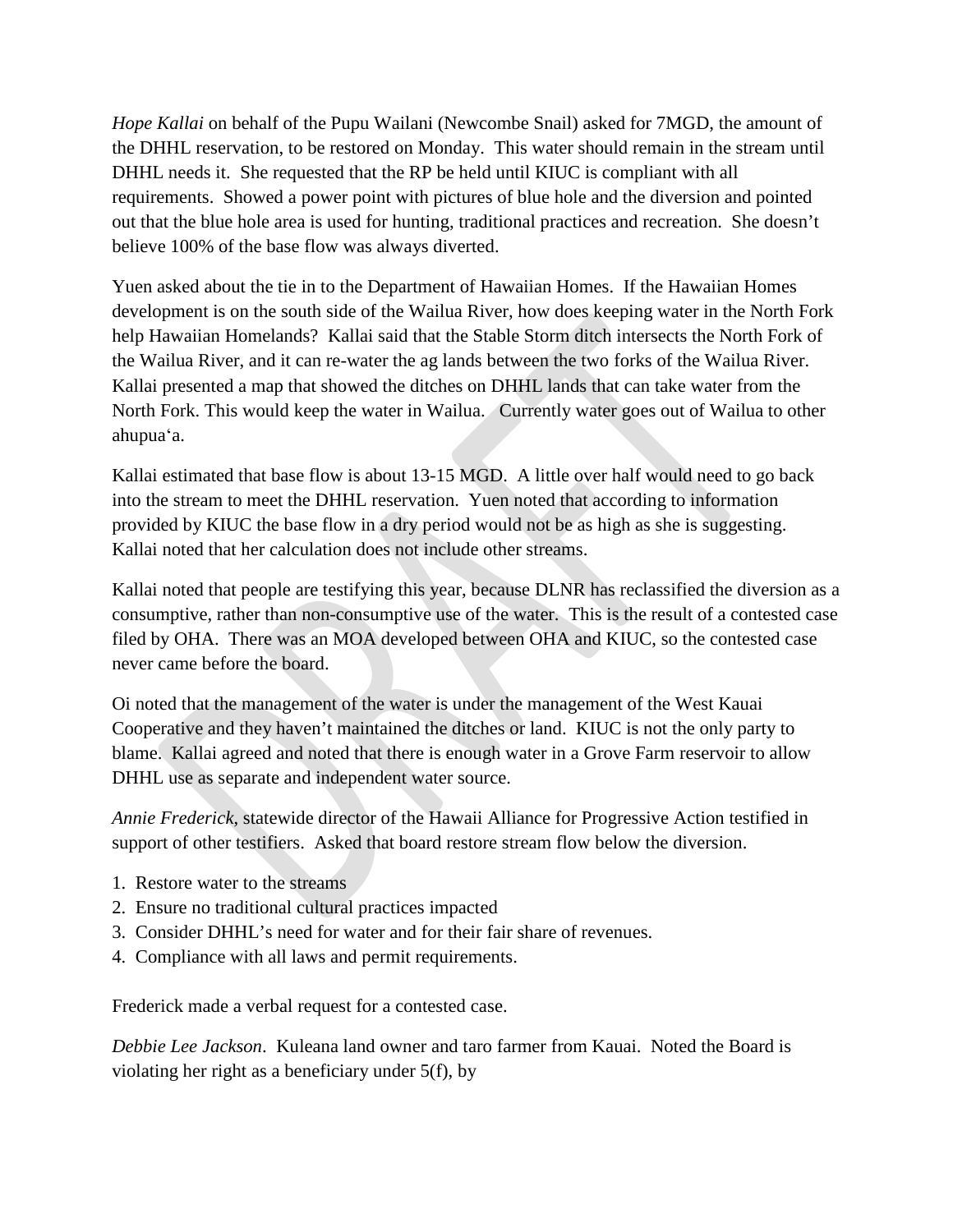- not protecting 5(f) lands,
- not protecting the water,
- not protecting her rights to her traditional practices.

She is emotionally and physically affected by the taking of the water. She orders the board to restore the water and to direct CWRM to rework the plantation water permits.

*Tim Kallai* – testified as to the importance of water for recreation and traditional practices. Noted that safety features were removed from the ditch and showed pictures of the gates that were removed. He pointed out that Kauaʻi has a unique hydrological system, unlike the other islands. The Board needs to ensure that the public trust doctrine is met because the viability of the people on Kauaʻi, especially those in Wailua is reliant on the mauka to makai flow of the water. He noted that the power plants were originally created to run the mills, not a large scale commercial plant. If the water is restored to the stream, the power plant will still operate.

*Ilene Ketchline*. Testified that there are good alternatives to allowing the diversion. Argued that KIUC, using new storage technology, could purchase excess solar energy from residents and increase the use of solar on Kauai. Hydro-power is not considered green because it's a consumptive use.

#### Follow up Board Questions to KIUC

Yuen asked if they are doing an environmental assessment. *Yvonne Izu* responded they were exempt from Chapter 343 because it was a continuing use. However, KIUC and OHA settled OHA's request for a contested case with an MOU. One requirement of the MOU was that KIUC conduct a stream biota study and a habitat study. Yuen clarified that KIUC will ask for an exemption in 2 years? Izu said yes. Yuen said that the Board could still ask them to do an EIS. Izu said that was true, and they may change their minds. The major studies are already done, so they may decide it is more prudent to do the 343.

Is anyone working on a water management plan? Yes and no. Another condition was that KIUC join the Kauai Water Alliance, but they were not allowed because they are not a land owner. The question is how to satisfy the watershed management requirement if you are not a landowner? Is the state giving direction as to what should be in a water management plan? Yes, there is a large group of people talking about how to meet the requirements of Act 126. One solution is to have DOFAW provide guidance, since they have done watershed management plans.

Case noted that the watershed conservation alliance is made up of large landowners. Presumes that the point is for the users to acknowledge their reliance on the watershed they are in and to acknowledge that they rely on the prudent use of that water. DLNR has many excellent watershed management plans, but there needs to be a link between the users and the landowners. Perhaps a part of the link is to ensure that the users acknowledge the importance of the watershed and make a commitment to follow the plans.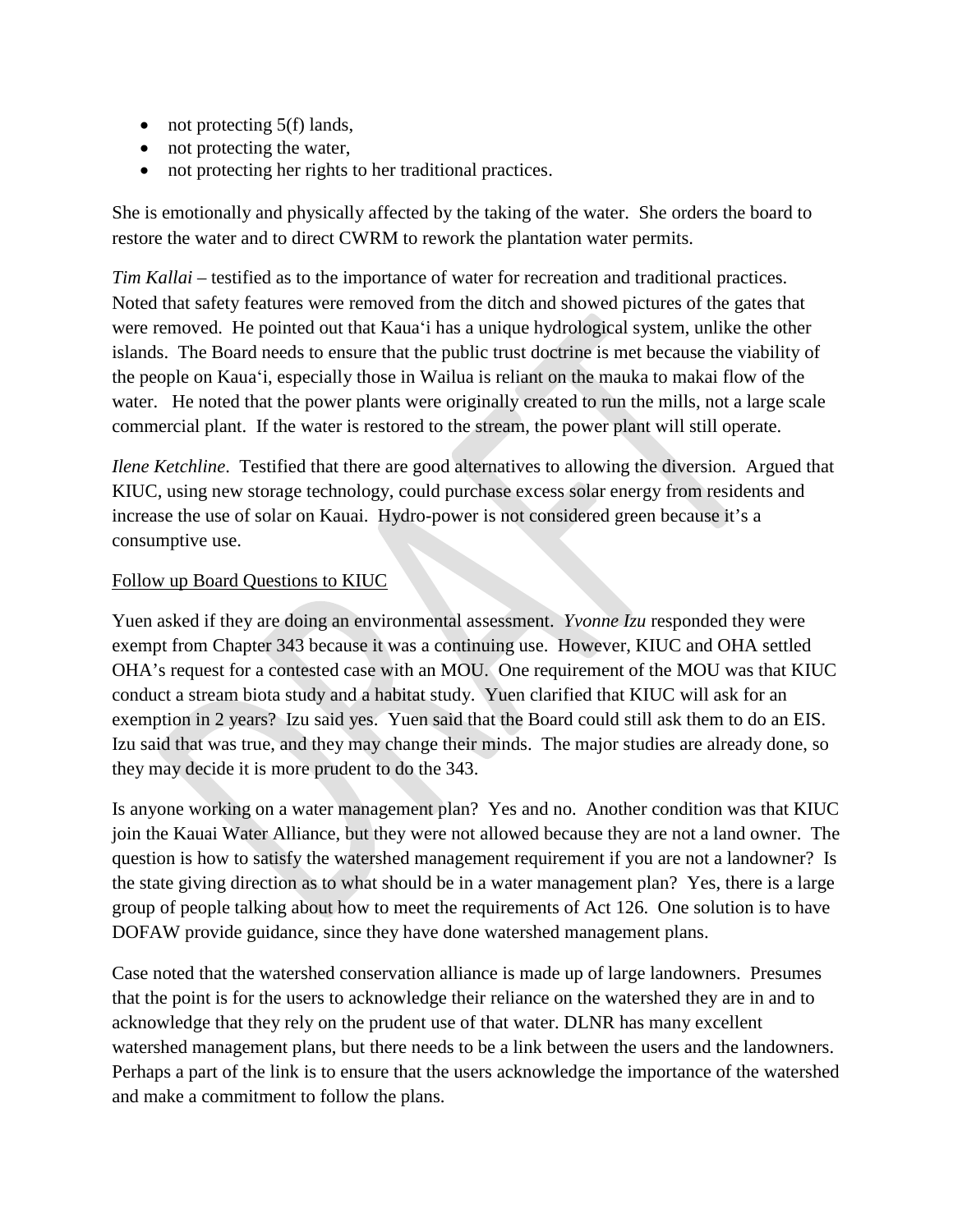How much water comes out of these streams? *Jason Hines* said he can find out what the records include (Exhibit 5A and North Wailua Ditch below Wailua steam). They are compiling new records on both diversions going forward. The North Wailua Ditch information is for the Ditch and does not reflect what is in the stream. The amount of water taken shown in their reports may be less than the flow in the stream, even in low flow periods, because sometimes the ditch is clogged and water doesn't flow into it.

Roehrig asked what if KIUC opened the North Fork at various levels and figured out impact on hydroelectric production, so BLNR can make a more educated decision. Bissell said that they probably could get the information without restoring flow. He noted that the IIFS decides what the stream needs first, and then what KIUC might need. Izu stated that the RP runs out on December 31. Roehrig asked how long it would take to report how much water could be diverted without affecting the hydroelectric plants. Bissell noted that there are several diversions that could affect the data, not just the diversions under discussion today.

Oi stated that the diversion that feeds the Hawaiian Homelands is under the East Kauai Water users cooperative. He asked if KIUC would be willing to open the diversion to allow the streams to flow again. Bissell said "Yes, with conditions, and after the IIFS is set." It has always been intent of KIUC to modify the diversion to allow more stream flow.

Yuen noted that he would like water to flow in the stream, but believes that they would need get a permit from CWRM to remove structures..

Downing—If the diversion was open could you still conduct your business? Yes, but the cost of energy would go up, and the amount of renewable energy would go down.

# **Yuen/Gon—moved to go into executive session. Unanimous.**

Board returned at 4:04 pm

## Motion

## **To deny request for contested case based on advice of counsel (Yuen/Oi). Unanimous.**

Yuen asked if AG could talk about non-conforming uses that are grandfathered. Chow addressed the issue, stating that generally, uses that began before the establishment of the conservation district law (1964) were allowed to continue without needing a conservation district use permit.

## **To approve the holdover of RP7340 with amendments (Oi/Yuen). Unanimous.**

## **Amendment:**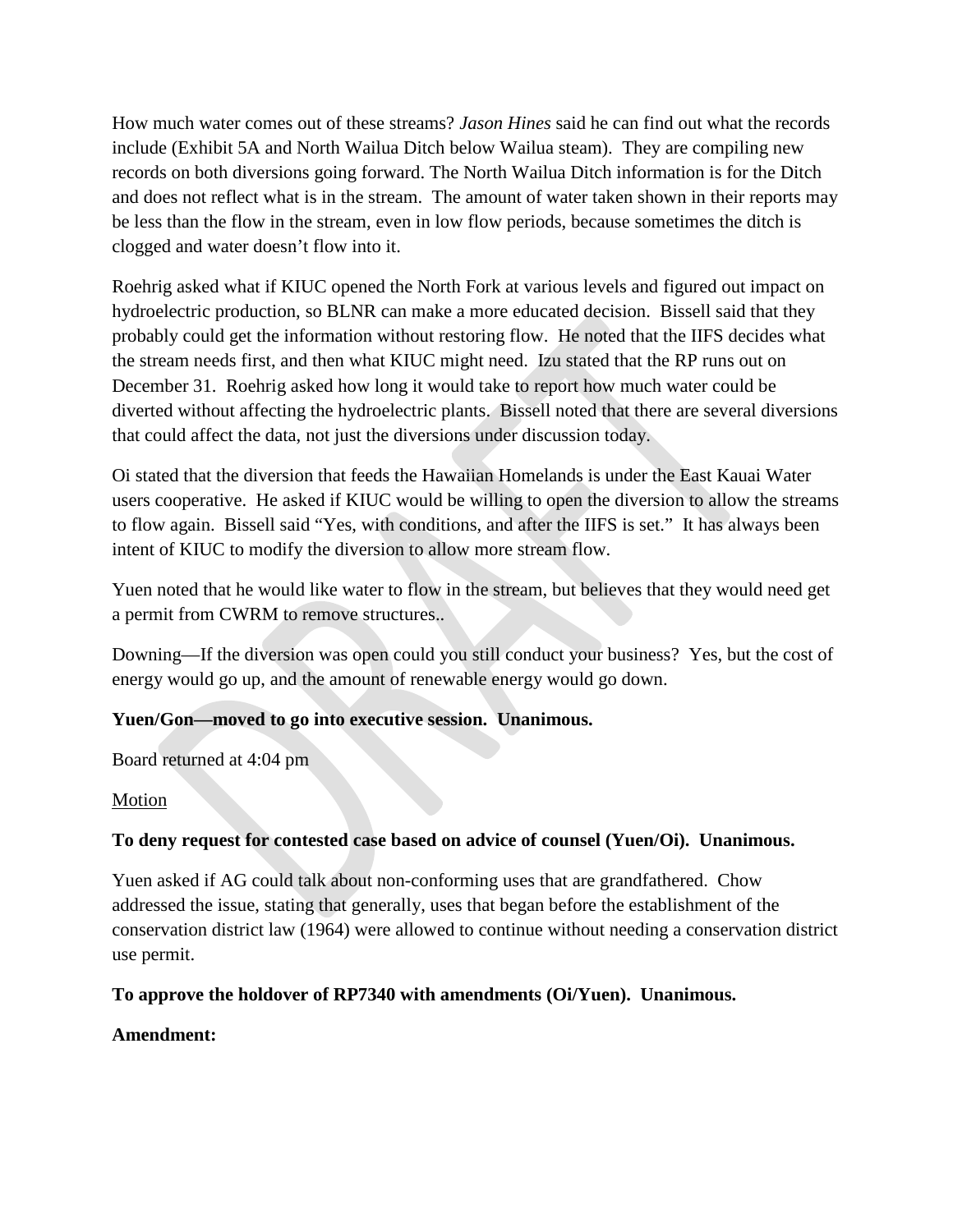**1. Within one year, KIUC will provide the board with a proposal for the partial restoration of flow to the Wailua river (which could be satisfied by the adoption of interim instream flow standards).** 

**2. Direct DLNR staff to work with landowners on what is expected for the watershed management plan.**

# **3. KIUC shall consult with DHHL and honor DHHL's reservation rights of water under the law.**

Gon agrees.

Downing will vote no because he believes there is a need to change people's mindsets to look at what is best for everyone. He believes the board needs to be proactive.

Roehrig will also vote "no" for substantially the same reason. He believes at least some water should be restored now, and KIUC can see if it works out or not. Agrees that the Board needs to be proactive.

Gomes will also vote "no" for the same reasons.

Vote

# **4 Ayes, 3 Nays. Motion passes. Downing, Roehrig and Gomes opposed.**

**Item D-15** Rescind Prior Board Action of August 12, 2016, Agenda Item D-3, Consent to Assign General Lease No. S-6024, Boteilho Hawaii Enterprises, Inc., Assignor, to Mauna Kea Moo, LLC, Assignee;

> Consent to Assign General Lease No. S-6024, Boteilho Hawaii Enterprises, Inc., Assignor, to HFD Farms 1, LLC, Assignee ʻOpihikau-Hukiʻaʻā, Kokoiki, North Kohala, Hawaiʻi, Tax Map Keys: (3) 5-5-003:004, 005 & 006, 5-5-005:001, and 5- 5-006:002, 003,004 & 015; and

> Reaffirm Set Aside to Department of Agriculture, ʻOpihikau-Hukiʻaʻā, Kokoiki, North Kohala, Hawaiʻi, Tax Map Keys: (3) 5-5-003:004, 005 & 006, 5-5-005:001, and 5-5-006:002, 003,004 & 015.

Kevin Moore presented for the land division. This is for a dairy lease on the North Kohala district of the Big Island. Approval to assign the lease to HLD Farms LLC. There is a negative share to the state on the premium assignment. They are expecting a "no further action" letter regarding the storage tanks on the property. State takes the position that they have no responsibility for the storage tanks.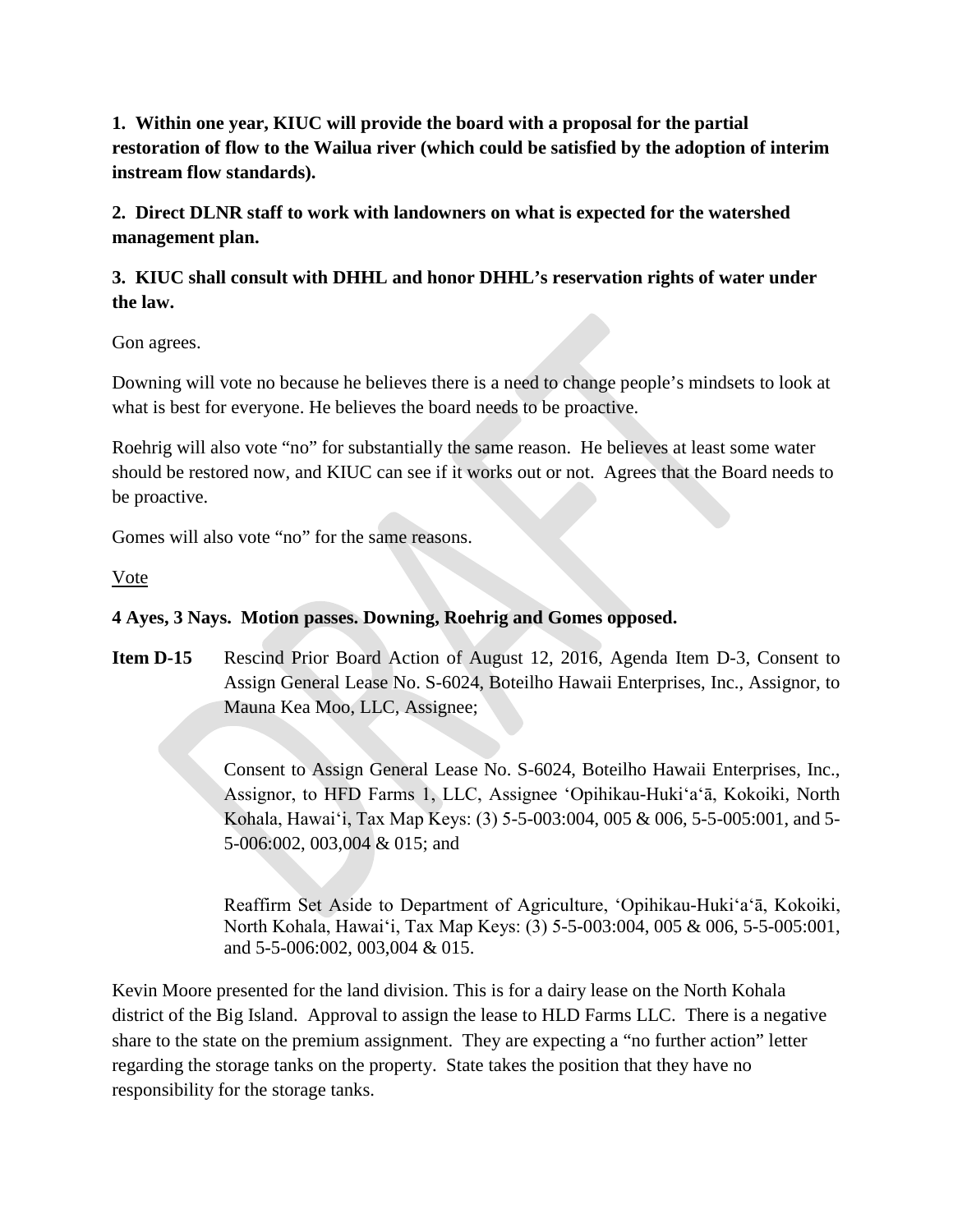Downing asked about the premium assignment. Moore noted that the premium assignment is to discourage speculation on state leases, so investments (improvements & fixtures) in the land are discounted in the analysis.

Ed Boteilho Jr, President of Clover Leaf Dairy at Upolu Point. Has been in business in that area since 1989. He is looking forward to the transfer but there are conditions. 1) Noted that HLD Farms LLC has not put money in escrow. 2) Underground Storage Tanks (UST) were installed in the 1970's. He didn't take responsibility for it, because Clover Leaf Dairy did not put it in. He believes DLNR is responsible. The new buyer has requested that the USTs be removed so Boteilho removed USTs. Costs for removal and remediation have escalated to over \$100,000. He has incurred tremendous costs for something that he did not put in and did not use. Would like to have the clean-up transferred over to the DLNR before its transferred to DOA.

Case clarified that he does not want to transfer the lease until there is money in escrow. She believes that the board can allow the transfer, but if the condition is not met, he does not have to transfer the lease.

Regarding the second issue, Kevin Moore stated that land division's position is that they did not know that the tanks were there. Boteilho disputes that position. He also reiterated his objection to a transfer to DOA before the tanks are cleared up.

Roehrig disclosed that he was on the Kohala Task Force. He noted that the tanks were a state project. Therefore, he takes exception to the idea that the state has no liability for its own project. The Kohala Task Force was created by Ariyoshi to address the closing of Kohala Sugar.

Roehrig left the meeting (4:31)

Case clarified the request that the land not be set aside to DOA until the lease is transferred. Boteillo agreed that was correct.

Yuen asked if the gist of his issue is that he wants the state to reimburse him for the money that he spent on the remediation? Boteillo said his concern is that DOA will not be concerned about the tanks, but the DLNR is aware of the lease concerns. Yuen clarified that by consenting to the assignment the state is not asking for Boteillo to give up any of his claim. Boteillo stated that he was unaware that the earlier reassignment was approved. He had objected to it because of the issue of the USTs.

## Public Testimony

*Bobby Grimes*, representative of the new owners testified that they cannot get a title guarantee without the lease transfer. The new owners will take on the testing and backfill of the contaminated soil.

## Motion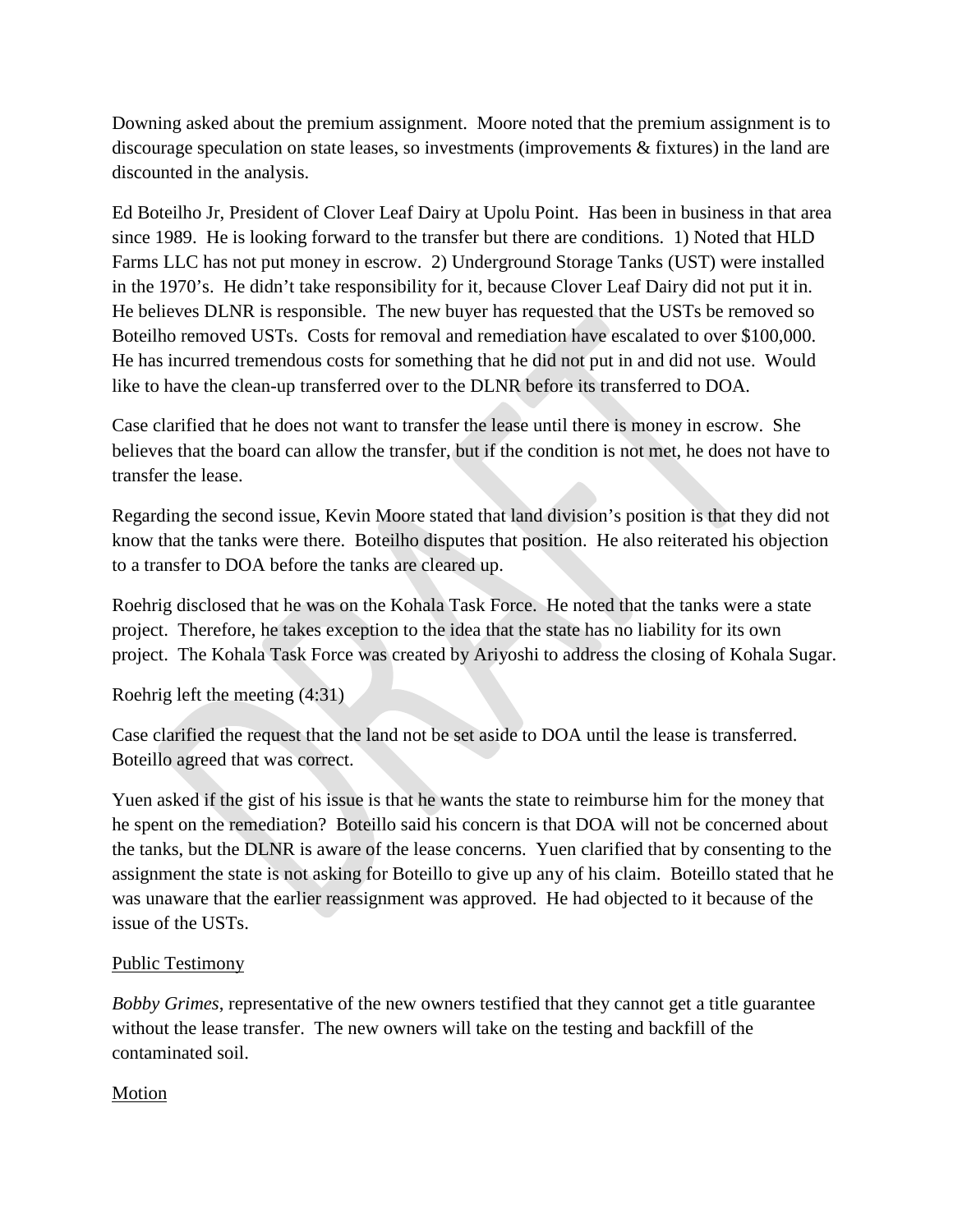**To approve item D-15 per staff recommendation, noting that the board approval is without prejudice toMr. Boteillo's ability to claim reimbursement for removal of the USTs (Yuen/Gon). Unanimous.**

**Item D-10** Amend Conditions for General Lease No. 6056 to Waimānalo Health Center for Community Service Purposes by (a) Expanding Lease Area, and (b) Allowing Subletting and Mortgaging with Prior Approval of the State of Hawaiʻi as Lessor; and

> Consent to Sublease for Community Service Purposes, Waimānalo Health Center, Sublessor; Roman Catholic Church in the State of Hawaiʻi, Sublessee; and

> Consent to Federal Interest regarding a Two-Story Medical Building; Waimānalo Health Center, Lessee; Waimānalo, Koʻolaupoko, Oʻahu*,* Tax Map Key: (1) 4-1- 015: portion of 001.

Kevin Moore presented for the land division. This is for Waimanalo Health Center to sublease of portion of newly acquired property to the Roman Catholic Church. Staff recommendation is to consent to sublease and to the required federal language.

Board Discussion

None

Public Testimony

None

**Motion** 

## **To approve item D-10 as submitted (Gon/Oi). Unanimous.**

**Item D-14** Consent to Federal Interest Affecting Property Located on the Land Covered by General Lease No. S-5981; Consent to the Construction of the Lower Floor of Malama Recovery Building; Waiʻanae District Comprehensive Health and Hospital Board, Incorporated, Lessee; Lualualei, Waiʻanae, Oʻahu; TMK (1) 8-6-001:003.

Kevin Moore presented for the land division. This is to consent to federal interest for a project at Malama Recovery Building at Waianae. The federal interest is a part of the grant received by Waianae Coast Comprehensive. The submittal will need to be amended because they just learned that the amount of the grant is increasing to \$1.7M.

#### Board Discussion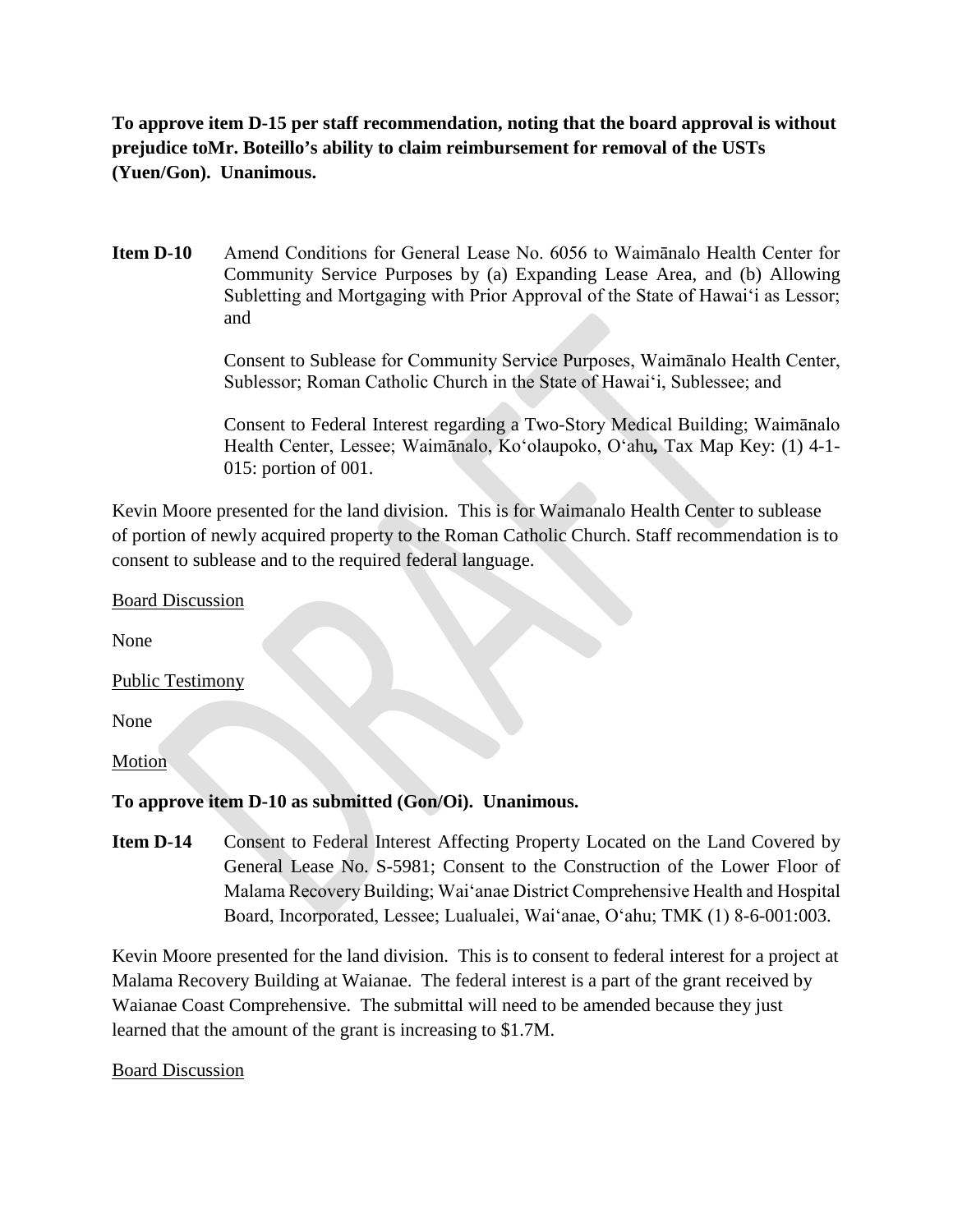None

Public Testimony

None

Motion

**To approve Item D-14 as amended (Oi/Gomes). Unanimous.** 

**Amendment: Change the amount in recommendation D to \$1.7 M.**

#### **ITEMS M12-M13**

- **12**. Issuance of a Revocable Permit to HPBS, Inc. for Harbor Pilot Operations at Pier 19, Honolulu Harbor, Hawaii.
- **13**. Direct Issuance of a Revocable Permit for Clean Island Council Operations at Pier 12, Honolulu Harbor, Hawaii.

Carl Young for State Harbors was present to answer questions.

#### Board discussion

None

Public Testimony

None

Motion

## **To approve Items M-12 and M-13 as submitted (Gomes/Oi). Unanimous.**

**Item M-11.** Issuance of a Right of Entry to the Hawaii Opera Theatre at Honolulu Harbor Oʻahu, Tax Map Key No. (1) 2-1-001 Portion of 1.

Dre Kalili for HDOT Harbors noted that this was an ROE to Hawaii Opera theater to put on a performance in one of its cruise terminals. This is a ROE for 17 days.

Board Discussion

None

Public Testimony

None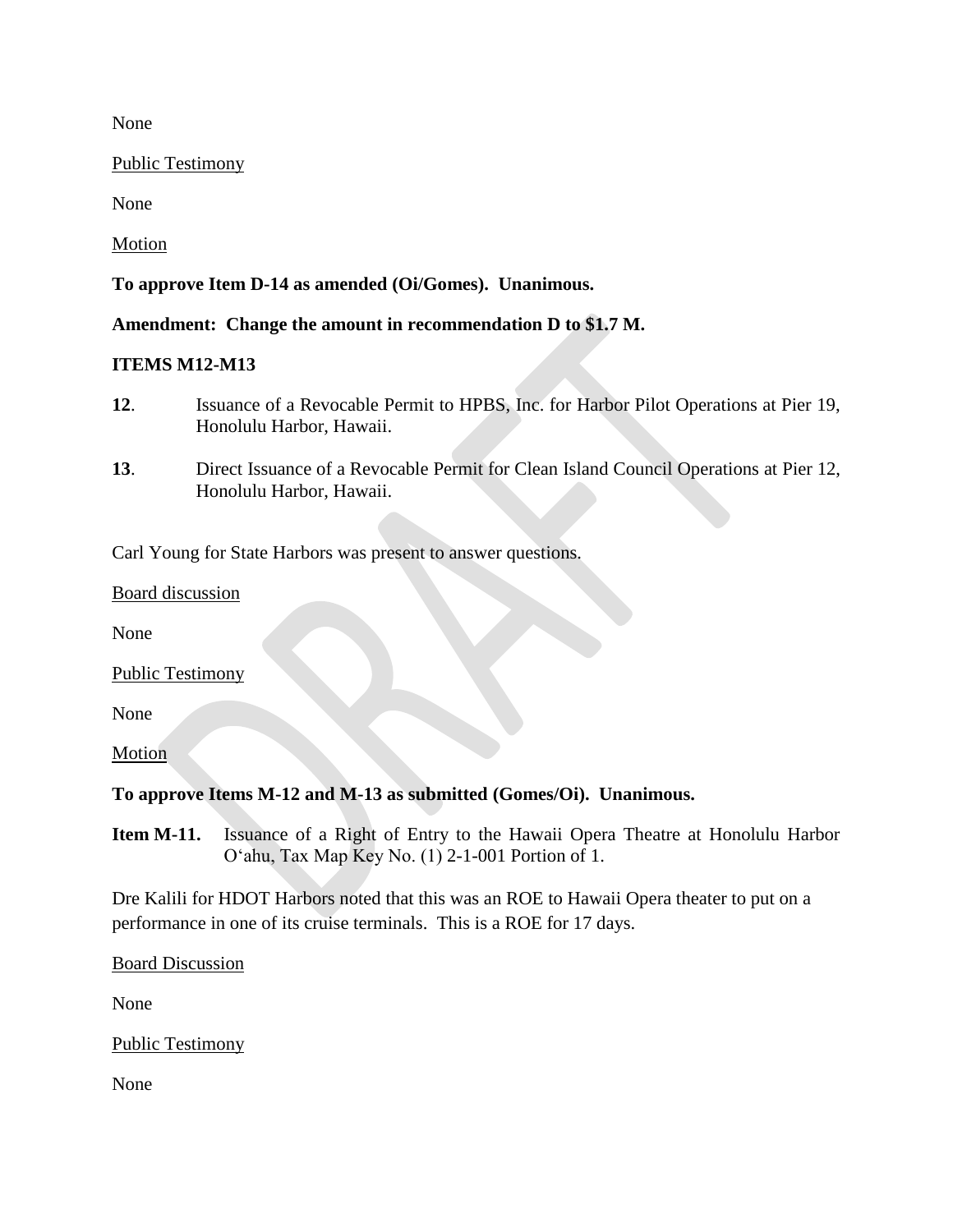#### Motion

#### **To approve Item M-11 as submitted (Gomes/Gon). Unanimous.**

#### **ITEMS M1-M10**

- 1. Issuance of a Direct Lease for the Construction of an Airline Lounge to All Nippon Airways, ʻEwa Concourse, Daniel K. Inouye International Airport, Tax Map Key: (1) 1-1-003: 066 (Portion).
- 2. Issuance of a Revocable Permit for a T-Hangar for Storage and Maintenance of Aircraft, East Oahu Pet Hospital, LLC dba Gentle Vets Hawaii, Daniel K. Inouye International Airport, Tax Map Key: (1) 1-1-76: Portion of 20.
- 3. Issuance of a Revocable Permit for an Employee Parking Lot, Hawaiian Airlines, Inc., Daniel K. Inouye International Airport, Tax Map Key: (1) 1-1-004: 006 and 1-1-004: 007.
- 4. Issuance of a Revocable Permit to Kone Inc. for Space to Store Escalator Materials, Daniel K. Inouye International Airport, Tax Map Key: (1) 1-1-003: 085 (Portion).
- 5. Issuance of a Revocable Permit for a T-Hangar for Storage and Maintenance of Aircraft and Air Tour Operation, Lani Lea Sky Tours LLC, Daniel K. Inouye International Airport, Tax Map Key: (1) 1-1-76: Portion of 21.
- 6. Issuance of a Revocable Permit for Aircraft Parking, Kimball S. & Deborah S. Millikan, Daniel K. Inouye International Airport, Tax Map Key: (1) 1-1-76: Portion of 23.
- 7. Issuance of a Revocable Permit for Aircraft Parking, Michael James Tompkison, Daniel K. Inouye International Airport, Tax Map Key: (1) 1-1-76: Portion of 23.
- 8. Issuance of a Revocable Permit for an Employee Parking Lot, United Parcel Service, Inc., Daniel K. Inouye International Airport, Tax Map Key: (1) 1-1-003: 001 (Portion) and (1) 1-1-003: 240 (Portion).
- 9. Consent to Sublease of State Lease No. DOT-A-17-0002, Scannell Properties #271, LLC to Federal Express Corporation, Hilo International Airport, Tax Map Key: (3) 2- 1-12: Portion of 90.
- 10 Issuance of a Revocable Permit for Aircraft Parking, NSA OPS LLC, Kahului Airport, Tax Map Key: (2) 3-8-01: Portion of 19.

Ross Smith from DOT-Airports was available to answer questions.

#### Board discussion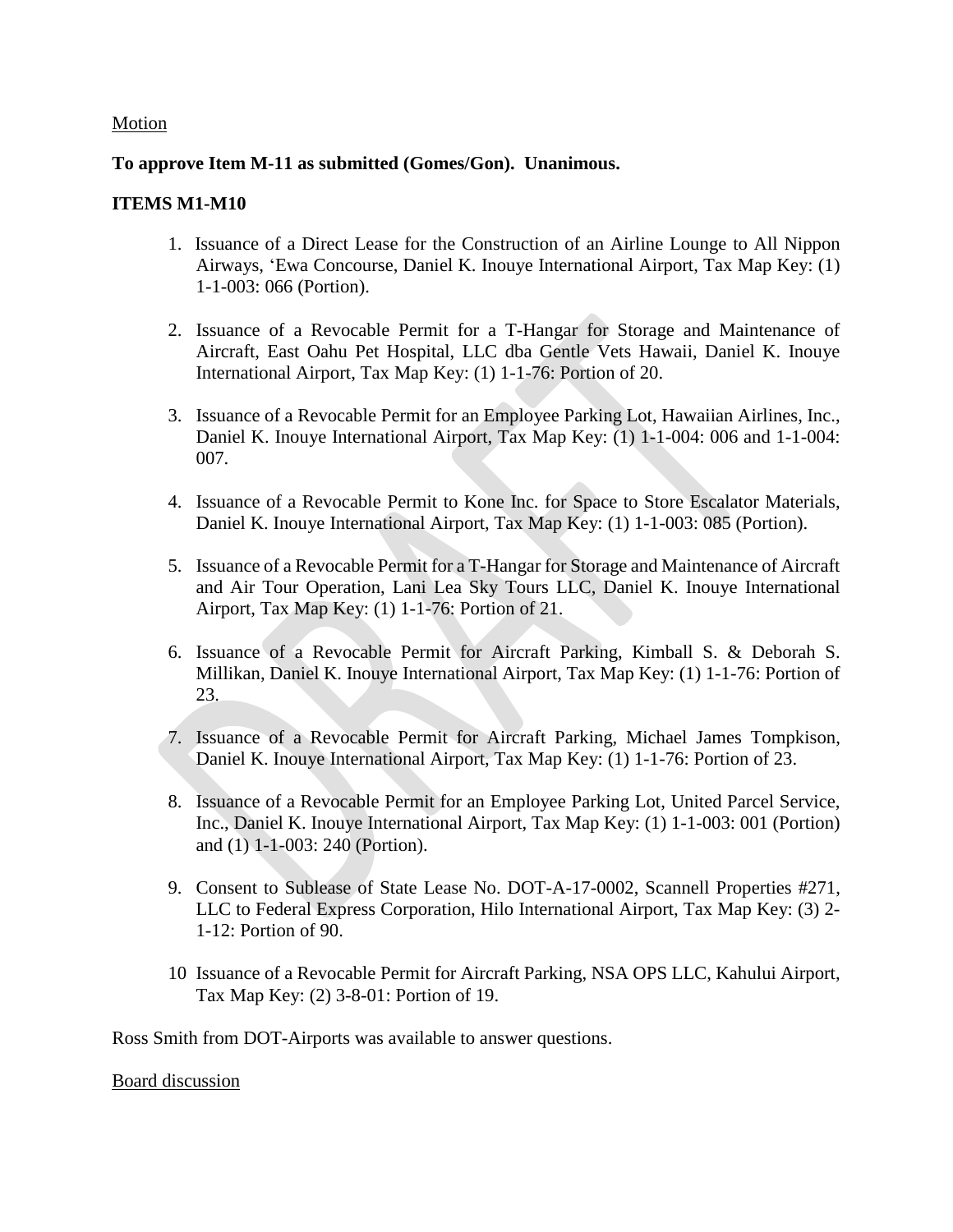None

Public Testimony

None

Motion

#### **To approve Items M-1 through M-10 as submitted (Gon/Gomes). Unanimous.**

#### **Items F-1 and F-2**

- **1.** Request for Approval to hold Public Hearings to Amend Hawaiʻi Administrative Rules Chapter 13-74, License and Permit Provisions and Fees for Fishing, Fish, and Fish Products. These Amendments would establish a New Vessel License for Commercial Fishing.
- **2.** Reconsideration of Request for Approval to adopt Amendments to Hawaiʻi Administrative Rules, Chapter 13-74: amending Section 13-74-20 (Commercial Marine License) and Adding Section 13-74-46 (Commercial Marine Dealer Report).

Alton Miyasaka presented both items for DAR. They were taken concurrently at the request of the board. Item F-1 is a request for approval to go to public hearings for proposed new vessel license. There is one change: to charge non-long-range vessels \$300 for a license, rather than \$400. Miyasaka also wanted to advise the board that they are in discussion with DOCARE about the costs to enforce. Discussions are on-going so it's likely that the rules will come before the board again. Item F-2 is a request for reconsideration of a request for approval to adopt a commercial Marine License and add a Commercial Marine Dealer Report. This had come before the board last month and did not pass, so they are bringing it again.

Gomes noted that he has been bombarded with phone calls opposed to the fee. People are wondering why long-liners are not getting a fee.

Miyasaka noted that DAR is at the tail end of the process for the fee increase. However, they are at the beginning of the process for the vessel license. There will be an increase in individual commercial marine licenses until the Vessel license is established.

Downing noted that the individual license is an interim measure to ensure adequate funding for DAR. Suggested that the individual license be \$100, and then push to get the vessel license done.

Case asked if, when the vessel license is in place can they push the individual license up to \$150? Miyasaka said that they anticipate that the vessel license will be the main income generator, so the push will be to ensure that they charge enough for the vessel license to meet department needs. Miyasaka noted that there are enforcement challenges between trolling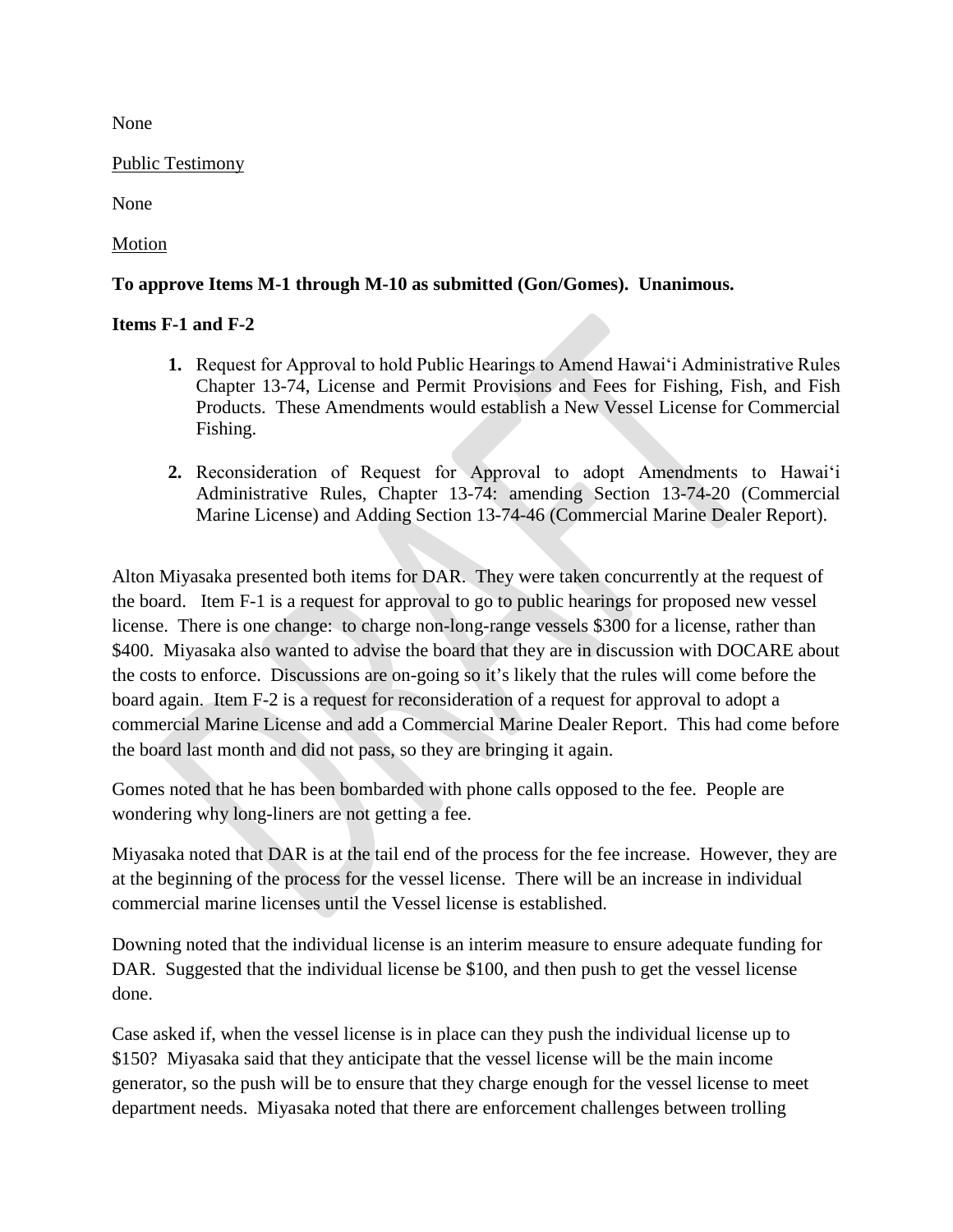fishers and bottom fishers. The vessel license will address this issue. Oi reiterated that he is against raising the individual fee and will vote no. People that he has talked to are willing to pay \$150 per boat, but not per person. Gomes agreed.

Miyasaka gave two examples of the effects of funding shortages. Case pointed out that DAR has insufficient funds to do the things it is mandated to do.

Gomes noted that they will still be short once the vessel fee goes into effect. Miyasaka pointed out that the rule change includes charging \$1,500 for long-line vessels, so the bulk of funding would come from long-liners, if the rule passes in its current form.

# Public Testimony

*Larry Geller*, believes that the statute requires individual licenses, not vessel licenses. Administrative Rule changes will exacerbate unfair labor practices on the long-line vessels. Chow clarified that he is testifying regarding Item F-1.

*Lance Collins*, on behalf of Malama Chun. Testified in opposition to F-1. Does not believe that the vessel license complies with statute as written. He is testifying regarding the long-line fleet. A per vessel license for the long-line boats will further eliminate any oversight that the state has regarding foreign labor on the long-line fleet.

Gon moved, per AG advice, to table item F-1 and direct staff to consult with the AG on the legality of the vessel license. Yuen thought that the board could authorize the rule making process, and to consult with the AG. That way if the AG says no, they just won't proceed, rather than having to come back to the board. Case agreed.

Miyasaka noted that the informal public discussions that would inform the rule are currently taking place. These discussions will inform how the rule is drafted. He agreed that F-1 is premature, but the board asked for the board to bring it forward with the individual license.

Yuen and Gon both agreed that the long-liner labor issue is a critical one but there should be some way to separate it from the licenses.

# **Motion**

*F-1*

**Yuen move to approve as amended. Oi second. Gon and Yuen added two additional amendments (below). Unanimous.** 

# **Amendments:**

- **1. Change the charge for long range vessels to \$300 from \$400.**
- **2. Staff to immediately consult with AG regarding legality of the proposed rule.**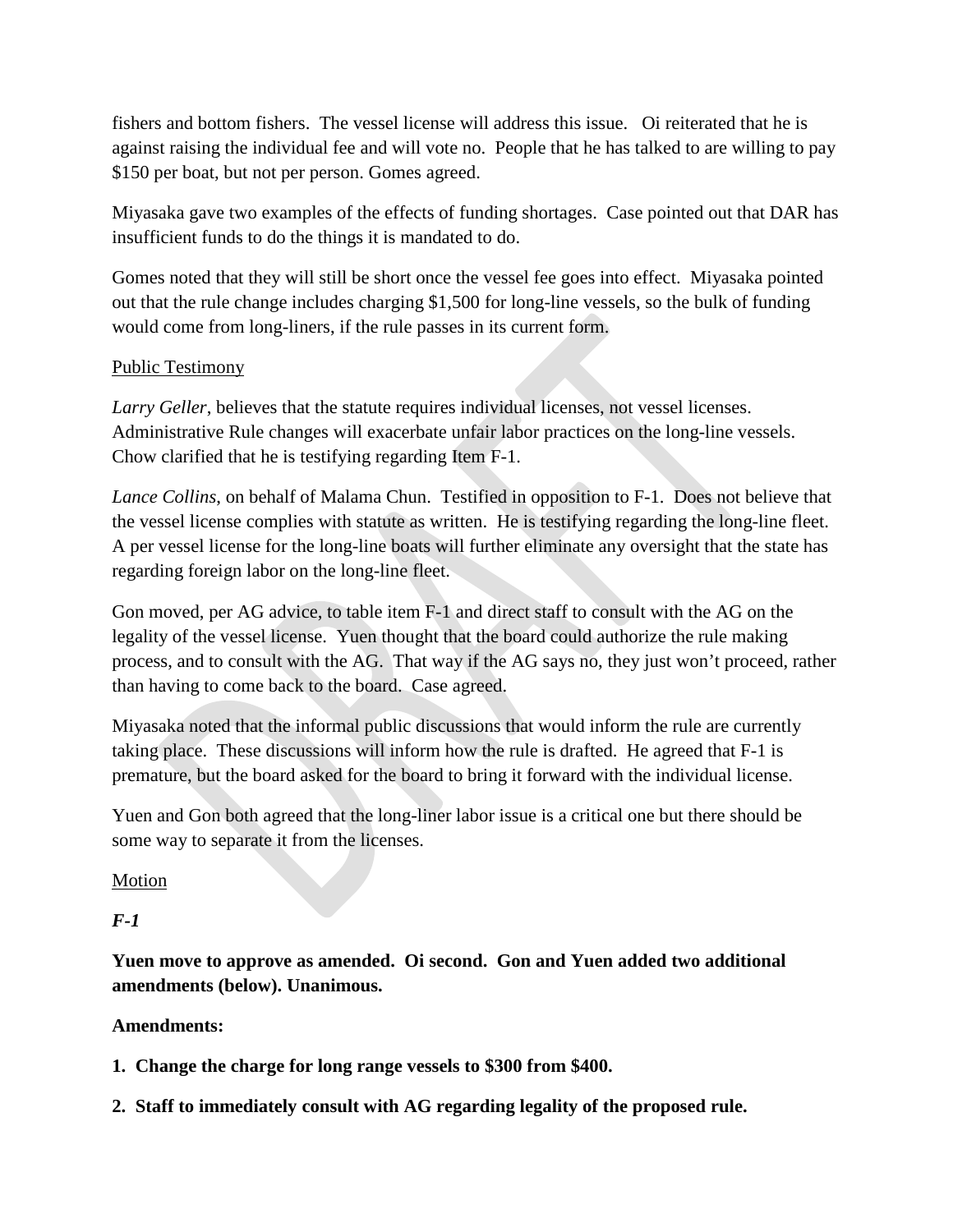**3. Each boat to provide a listing of who is on the boat and covered by the license.** 

*F-2*

**Move to approve with amendment to decreased the fee to \$100 (Yuen/Gon). Downing provided amendment. Vote: 4 Ayes, 2 Nays. Motion passes with amendment. Oi/Gomes opposed.** 

**The board noted that this was Alton Miyasaka's last meeting and thanked him for his service.** 

**Item E-1.** Approval to Continue Twenty (20) Revocable Permits for Use of State Parks Lands on the Islands of Kauaʻi, Oʻahu, Maui, and Hawaiʻi for the following: Kauaʻi: Na Pali Kayak Inc., Kayak Kauaʻi, a Hawaiʻi Limited Partnership, Rick Haviland, dba Outfitters Kauai (Napali Coast State Wilderness Park for Commercial Kayak Landings), Clancy Greff dba Na Pali Eco Adventures, Inc, Na Pali Sea Tours, Inc., Lady Ann Cruises Inc., (Napali Coast State Wilderness Park for Inflatable Boat Landings), Ka Imi Naauao o Hawai'i Nei, Kauaʻi Christian Fellowship, (Waimea Canyon State Park Non-profit Recreation-Residence/Camps), Hawai'i Conference Foundation (Kokeʻe State Park non-profit camp), Oʻahu: Diamond Parking Services, LLC (Nuʻuanu-Pali State Wayside, Parking Concession), Bottling Group, LLC, (Diamond Head State Monument beverage vending), Erlinda Molina Villanueva (Ahupuaʻa O Kahana State Park, Agricultural use), Young Men's Christian Association of Honolulu, Hawai'i Climbing Coalition, (Kaʻena Point State Park, Outdoor Recreational Activities), Maui: Republic Parking Northwest, Inc. ('Iao Valley SM, Parking Concession), Hawaiʻi: Republic Parking Northwest, Inc. (Hāpuna Beach SRA, Parking Concession), Diamond Parking Services, LLC (ʻAkaka Falls State Park, Parking Concession), Adventures in Paradise, Inc., Kona Boys, Inc., Iwa Kalua (Kealakekua Bay State Historical Park, Commercial Kayak Tours). See attached Exhibit A for a list of Revocable Permits.

Curt Cottrell, presenting for State Parks, said he needed to make 2 corrections to the submittal because the list of submittals is not exhaustive.

**1. Amend exhibit to read "revocable permit approval list 2018," rather than "Revocable Permit Master List 2018."**

**2. Under DISCUSSION on page 2, change "There are currently 20 RP's DSP is asking to be renewed" (2nd full paragraph) to "DSP is seeking approval for 20 RPs under these general categories."** 

Board Discussion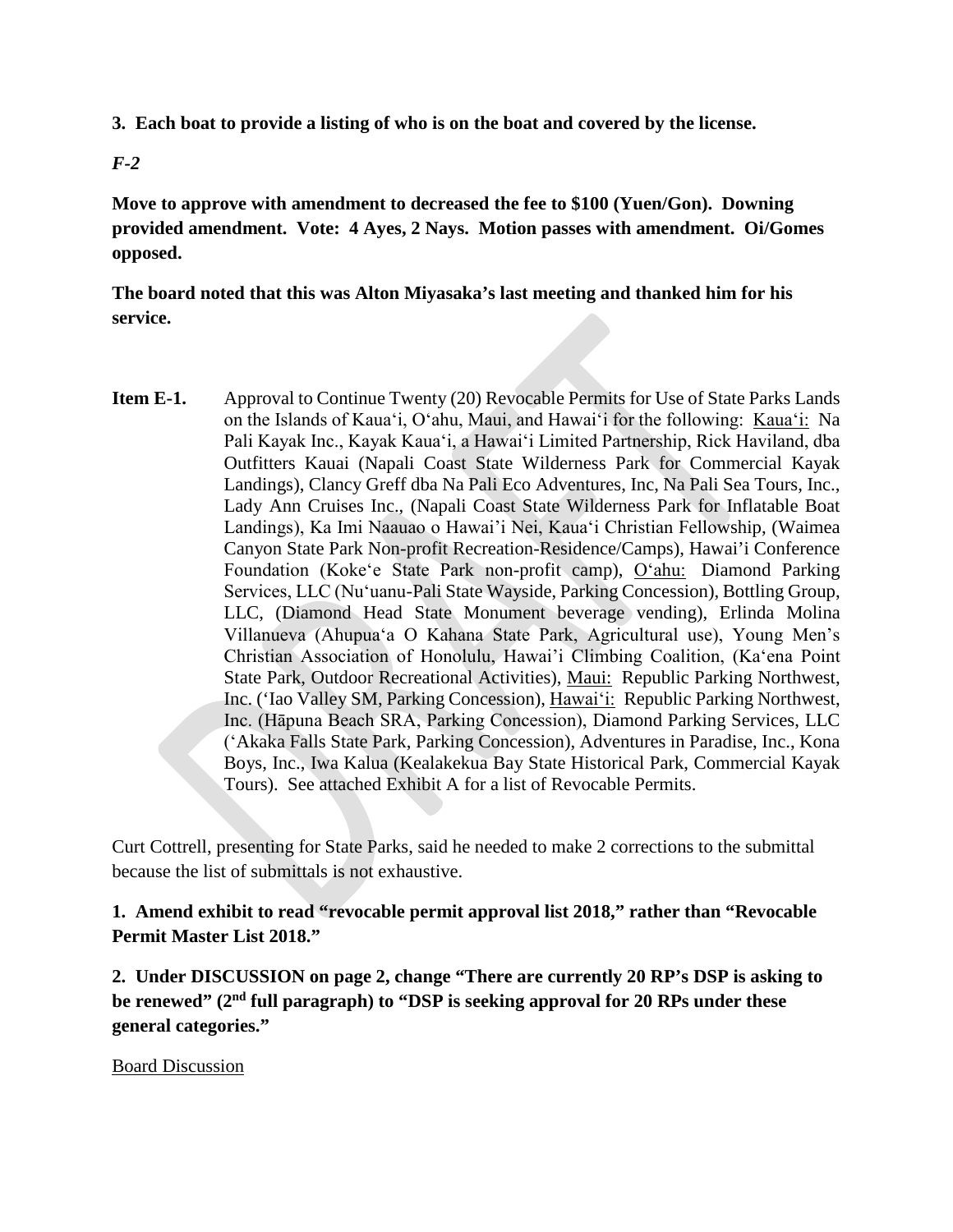Downing asked how State Parks enforces the \$5 per person or 5 % of gross base rent. Cottrell responded that the \$5 per person is difficult to enforce because there is not enough staff to monitor the per person counts. The percent of gross is easier because they can review the RP holder's books.

Public Testimony

None

Motion

To approve Item E-1 as amended (Oi/Gomes). Unanimous.

Remaining Items: C1. D3, D5, D6, D11, J1 and J3.

**Item C-1** Authorize the Division of Forestry and Wildlife to Conduct a Public Hearing on the Island of Kaua'i Regarding the Proposed Addition of Tax Map Keys (4) 2-4- 003:001 Comprising Approximately 163.842 Acres, to Līhu'e-Kōloa Forest Reserve, Kōloa, Kaua'i, and the Proposed Withdrawal of Tax Map Keys (4) 3-9- 002: Portion of 001, Comprising Approximately 1467 Square Feet, from Līhu'e-Kōloa Forest Reserve, Līhu'e, Kaua'i.

**Item D-3** Amend Prior Board Action of January 8, 2010, Item D-24:

## *RE-SUBMITTAL:*

- *(1) Grant of Perpetual, Non-Exclusive Easement to Kauai Island Utility Cooperative and Hawaiian Telcom Inc. for Utility Purposes covering Tax Map Keys: (4) 4-1-3: portion 44 and 17;*
- *(2) Issuance of a Right-of-Entry to the Department of Transportation, Highways Division for Construction, Staging and Work Area Purposes covering Tax Map Keys: (4) 4-1-3:44, 17 and 4-1-4: portion 21, 22, 24;*
- *(3) Cancellation of Revocable Permit No. S-7444 Covering Tax Map Key: (4) 4-1- 3:17; and*
- *(4) Issuance of a Revocable Permit to the Department of Transportation, Highways Division for Field Office, Staging and work Area Purposes Covering Tax Map Key: (4) 4-1-3:17, Located at Kawaihau, Kauaʻi.*

The purpose of the amendment is to (A) the correct name of grantee "Hawaiian Telcom Inc." (without comma) to "Hawaiian Telcom, Inc." (with comma); and (B) rescind the Board's prior actions: (i) cancelling Revocable Permit No. S-7444 covering Tax Map Key: (4) 4-1-003:017, and (ii) issuing a new revocable permit to the Department of Transportation, Highways Division.